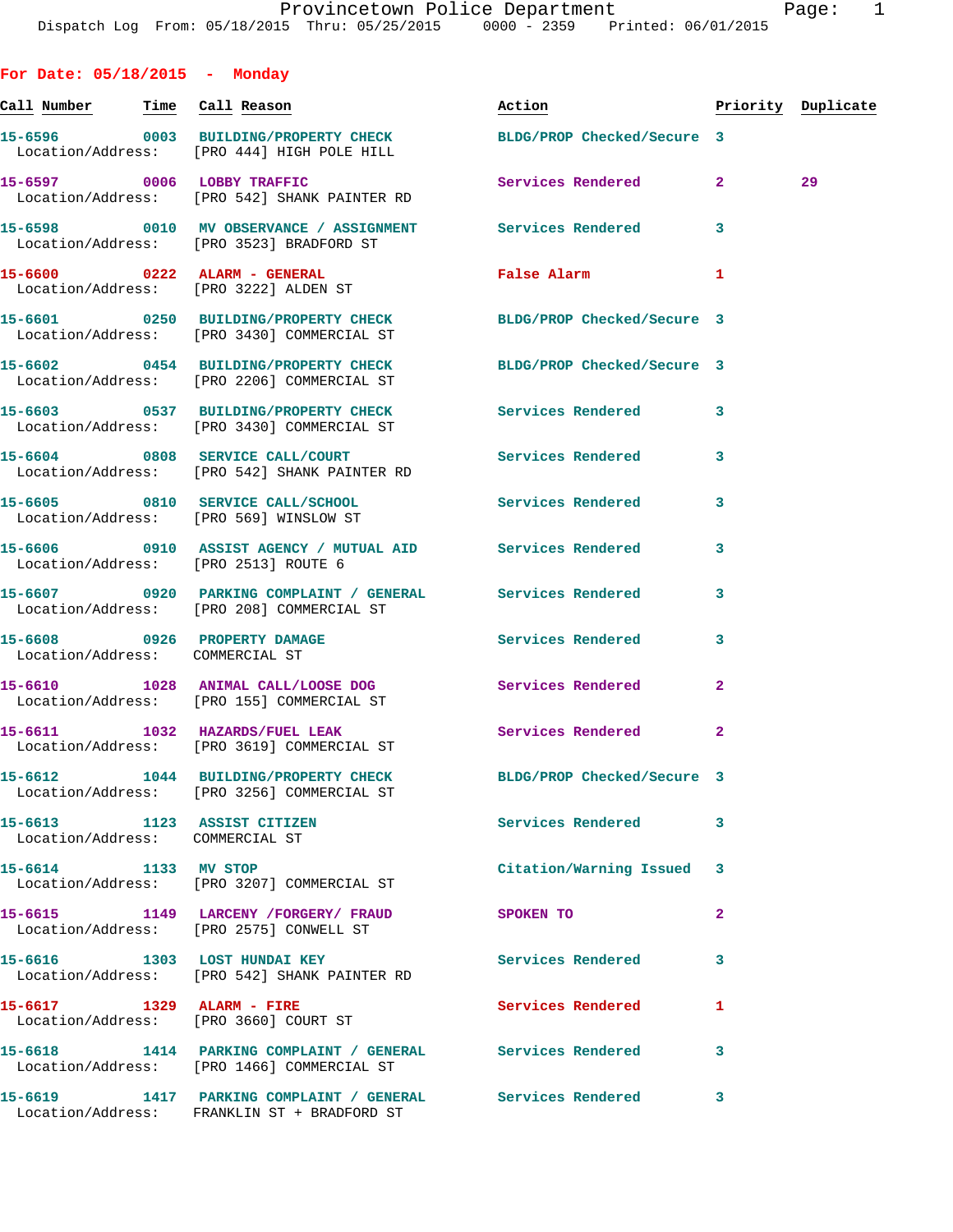|                                                         |      |                | Provincetown Police Department                                                 |                           |  |
|---------------------------------------------------------|------|----------------|--------------------------------------------------------------------------------|---------------------------|--|
|                                                         |      |                | Dispatch Log From: 05/18/2015 Thru: 05/25/2015 0000 - 2359 Printed: 06/01/2015 |                           |  |
| 15-6620<br>Location/Address: [PRO 2518] ROUTE 6         | 1447 | <b>HAZARDS</b> |                                                                                | Taken/Referred to Other 2 |  |
| 15-6623<br>Location/Address: [PRO 542] SHANK PAINTER RD | 1500 | LOST KEYS      |                                                                                | Services Rendered         |  |

**15-6621 1509 ASSIST AGENCY / MUTUAL AID No Action Required 3**  Location: [PRO 3431] LOPES SQUARE

**15-6622 1513 ANIMAL/RACCOON Services Rendered 2**  Location/Address: [PRO 1267] WINSLOW ST

**15-6624** 1539 COMPLAINT SPOKEN TO 3 Location/Address: [PRO 542] SHANK PAINTER RD

15-6625 1547 PARK, WALK & TALK **Services Rendered** 2 Location/Address: [PRO 165] COMMERCIAL ST

**15-6626 1604 SUSPICIOUS PERSON Services Rendered 2**  Location/Address: [PRO 569] WINSLOW ST

**15-6628 1724 FIREARMS TRAINING Services Rendered 2**  Location: [TRU] RANGE

**15-6629 1749 COMPLAINT SPOKEN TO** 3 Location/Address: [PRO 542] SHANK PAINTER RD

**15-6630 1754 DEER HIT Taken/Referred to Other 2**  Location/Address: [PRO 2490] PROVINCELANDS RD

15-6631 1804 FOLLOW UP **Services Rendered** 2 Location/Address: BRADFORD ST

**15-6632 1837 BUILDING/PROPERTY CHECK BLDG/PROP Checked/Secure 3**  Location/Address: [PRO 2481] TREMONT ST

**15-6633 1843 BUILDING/PROPERTY CHECK BLDG/PROP Checked/Secure 3**  Location/Address: [PRO 519] RACE POINT RD

**15-6634 1850 HARASSMENT Services Rendered 2**  Location/Address: [PRO 3121] COMMERCIAL ST

**15-6635 1905 LOST WALLET Services Rendered 3**  Location/Address: [PRO 542] SHANK PAINTER RD

**15-6636 1913 SCAM PHONE CALLS Services Rendered 2**  Location/Address: [PRO 63] BRADFORD ST EXT

**15-6637 1957 FOLLOW UP Could Not Locate 2**  Location/Address: [PRO 526] RYDER ST EXT

**15-6639 2015 BUILDING/PROPERTY CHECK BLDG/PROP Checked/Secure 3**  Location/Address: [PRO 2500] COMMERCIAL ST

**15-6640 2321 BUILDING/PROPERTY CHECK BLDG/PROP Checked/Secure 3**  Location/Address: [PRO 440] HARRY KEMP WAY

**15-6641 2341 BUILDING/PROPERTY CHECK Services Rendered 3**  Location/Address: [PRO 2898] JEROME SMITH RD

**15-6642 2344 MV OBSERVANCE / ASSIGNMENT Services Rendered 3**  Location/Address: [PRO 2489] BRADFORD ST

**15-6643 2359 ANIMAL CALL Services Rendered 2**  Location/Address: [PRO 1666] BANGS ST

## **For Date: 05/19/2015 - Tuesday**

**15-6644 0005 LOBBY TRAFFIC Services Rendered 2 31**  Location/Address: [PRO 542] SHANK PAINTER RD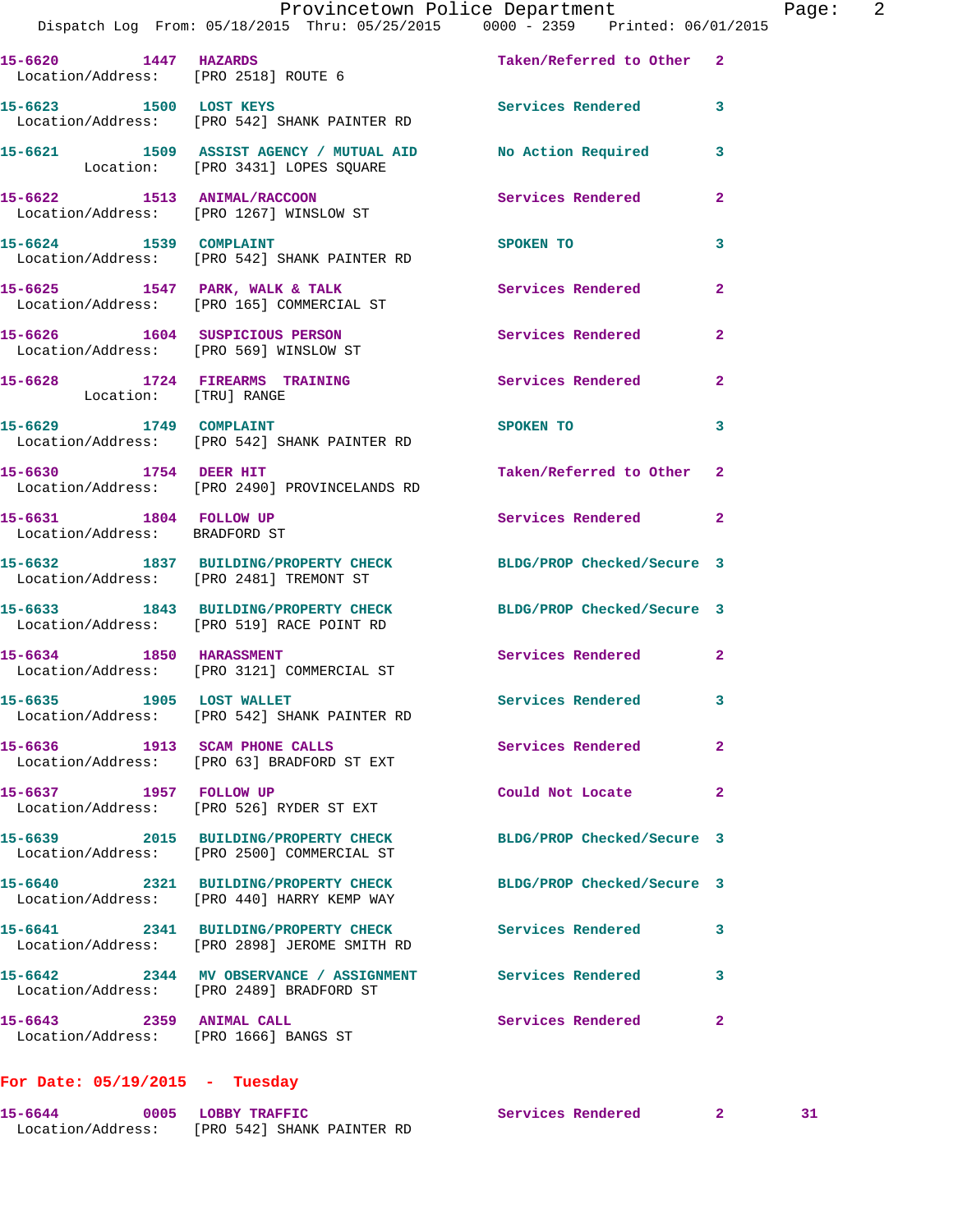|                                                                          | 15-6645 0009 BUILDING/PROPERTY CHECK<br>Location/Address: [PRO 306] COMMERCIAL ST                               | BLDG/PROP Checked/Secure 3 |              |
|--------------------------------------------------------------------------|-----------------------------------------------------------------------------------------------------------------|----------------------------|--------------|
|                                                                          | 15-6646 0014 BUILDING/PROPERTY CHECK<br>Location/Address: [PRO 2483] COMMERCIAL ST                              | <b>Services Rendered</b> 3 |              |
|                                                                          | 15-6647 0059 BUILDING/PROPERTY CHECK<br>Location/Address: [PRO 3259] MACMILLAN WHARF                            | BLDG/PROP Checked/Secure 3 |              |
|                                                                          | 15-6648 0137 MV OBSERVANCE / ASSIGNMENT<br>Location/Address: HOWLAND ST + BRADFORD ST                           | Services Rendered 3        |              |
|                                                                          | 15-6649 0437 BUILDING/PROPERTY CHECK<br>Location/Address: [PRO 1778] SHANK PAINTER RD                           | BLDG/PROP Checked/Secure 3 |              |
|                                                                          | 15-6650 0501 BUILDING/PROPERTY CHECK<br>Location/Address: [PRO 2206] COMMERCIAL ST                              | <b>Services Rendered</b>   | 3            |
| 15-6651 0503 ALARM - GENERAL                                             | Location/Address: [PRO 3222] ALDEN ST                                                                           | False Alarm                | 1            |
| 15-6652 0513 HAZARDS<br>Location/Address: ROUTE 6                        |                                                                                                                 | Removed Hazard             | $\mathbf{2}$ |
| Location/Address: [PRO 521] ROUTE 6                                      | 15-6653 0515 BUILDING/PROPERTY CHECK BLDG/PROP Checked/Secure 3                                                 |                            |              |
| Location/Address: [PRO 58] BRADFORD ST                                   | 15-6654 0518 MV OBSERVANCE / ASSIGNMENT Services Rendered                                                       |                            | 3            |
| 15-6655 0726 ANIMAL CALL/SEAGULL<br>Location/Address: [PRO 2513] ROUTE 6 |                                                                                                                 | Services Rendered          | $\mathbf{2}$ |
|                                                                          | 15-6657 0740 BUILDING/PROPERTY CHECK<br>Location/Address: [PRO 1638] COMMERCIAL ST                              | BLDG/PROP Checked/Secure 3 |              |
| 15-6658 0746 ANIMAL CALL/FOX                                             | Location/Address: [PRO 2977] COMMERCIAL ST                                                                      | Services Rendered          | $\mathbf{2}$ |
|                                                                          | 15-6660 0913 SERVICE CALL<br>Location/Address: [PRO 447] JEROME SMITH RD                                        | <b>Services Rendered</b>   | 3            |
| 15-6665 0917 FIRE, OTHER                                                 | Location/Address: [PRO 1892] SHANK PAINTER RD                                                                   | Services Rendered          | 1            |
| 15-6661 0922 FOLLOW UP                                                   | Location/Address: [PRO 1886] BRADFORD ST                                                                        | Services Rendered          | $\mathbf{2}$ |
| 15-6662 0935 ALARM - FIRE                                                | Location/Address: [PRO 857] COMMERCIAL ST                                                                       | False Alarm                | $\mathbf{1}$ |
|                                                                          | Location/Address: [PRO 3966] SHANK PAINTER RD                                                                   |                            | $\mathbf{2}$ |
| Location/Address: [PRO 3287] ROUTE 6                                     | 15-6664 0958 BUILDING/PROPERTY CHECK BLDG/PROP Checked/Secure 3                                                 |                            |              |
| 15-6666 1009 FOLLOW UP                                                   | Location/Address: [PRO 2993] COMMERCIAL ST                                                                      | Services Rendered          | $\mathbf{2}$ |
|                                                                          | 15-6667 1101 ANIMAL CALL/RACCOONS IN SHED Services Rendered 2<br>Location/Address: [PRO 2333] TELEGRAPH HILL RD |                            |              |
|                                                                          | 15-6668 1104 ASSIST AGENCY / MUTUAL AID Services Rendered<br>Location/Address: [PRO 105] COMMERCIAL ST          |                            | 3            |
| 15-6669 1146 MV ACCIDENT/MINOR<br>Location/Address: [PRO 1047] PEARL ST  |                                                                                                                 | Services Rendered 1        |              |
| 15-6670 1150 LOST WALLET                                                 |                                                                                                                 | Services Rendered 3        |              |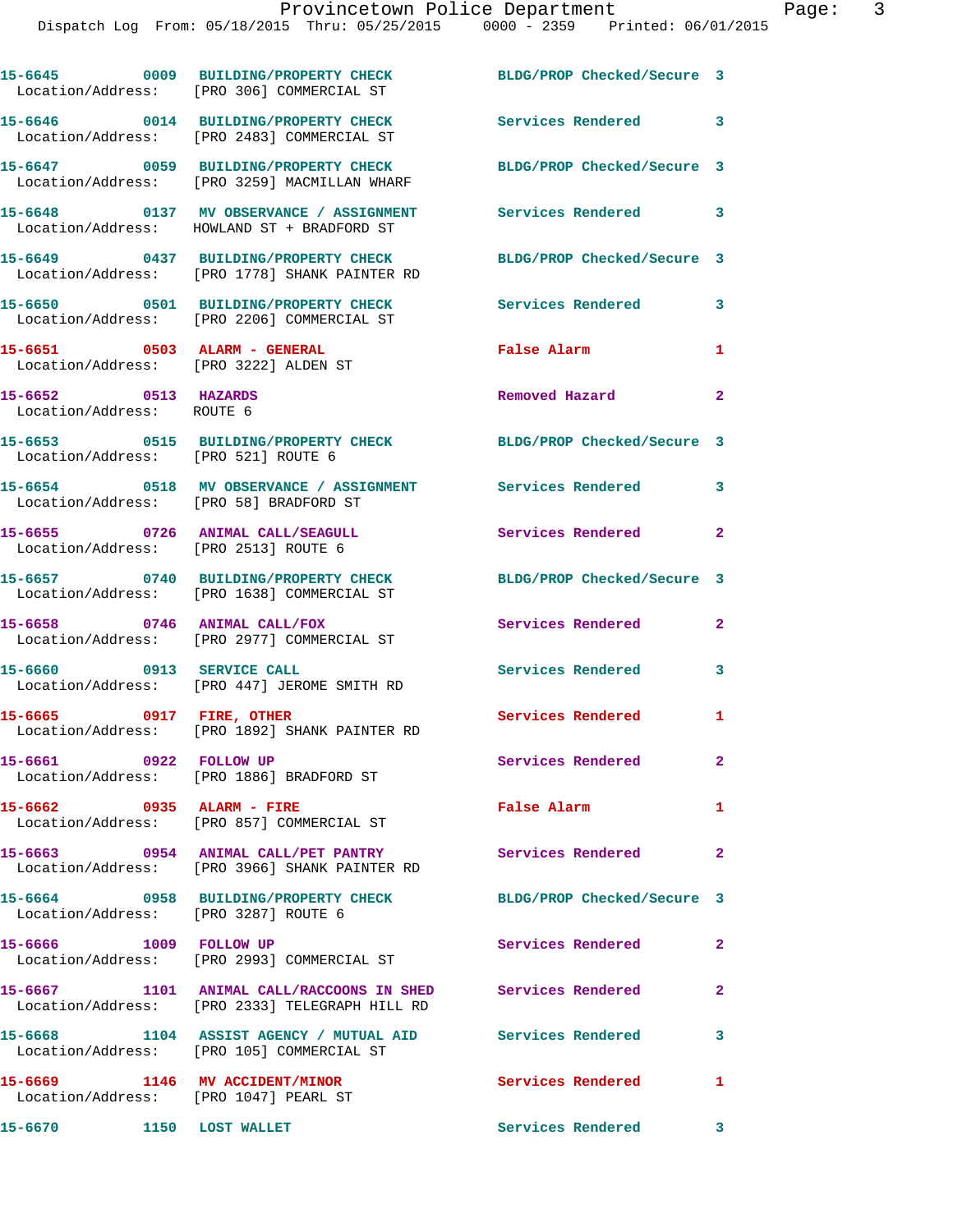|                                        | Dispatch Log From: 05/18/2015 Thru: 05/25/2015 0000 - 2359 Printed: 06/01/2015                                   | Provincetown Police Department          |                | Page: 4 |  |
|----------------------------------------|------------------------------------------------------------------------------------------------------------------|-----------------------------------------|----------------|---------|--|
|                                        | Location/Address: [PRO 542] SHANK PAINTER RD                                                                     |                                         |                |         |  |
|                                        | 15-6671 1155 ANIMAL CALL<br>Location/Address: [PRO 1267] WINSLOW ST                                              | Services Rendered 2                     |                |         |  |
|                                        | 15-6672 1231 MEDICAL EMERGENCY/BIKE Transported to Hospital 1<br>Location/Address: [PRO 396] COMMERCIAL ST       |                                         |                |         |  |
|                                        | 15-6674 1247 MUTUAL AID/AMBULANCE Services Rendered 3<br>Location/Address: [PRO 1892] SHANK PAINTER RD           |                                         |                |         |  |
|                                        | 15-6675 1457 BUILDING/PROPERTY CHECK BLDG/PROP Checked/Secure 3<br>Location/Address: [PRO 1778] SHANK PAINTER RD |                                         |                |         |  |
|                                        | 15-6676 1502 TRAFFIC CONTROL Services Rendered 3<br>Location/Address: [PRO 2513] ROUTE 6                         |                                         |                |         |  |
|                                        | 15-6679 1520 VERBAL MISSING STICKER VERBAL WARNING<br>Location/Address: STANDISH ST + BRADFORD ST                |                                         | 3              |         |  |
|                                        | 15-6680 1529 PARK, WALK & TALK 1988 Services Rendered<br>Location/Address: [PRO 105] COMMERCIAL ST               |                                         | $\mathbf{2}$   |         |  |
|                                        | 15-6681 1633 BUILDING/PROPERTY CHECK BLDG/PROP Checked/Secure 3<br>Location/Address: [PRO 447] JEROME SMITH RD   |                                         |                |         |  |
|                                        | 15-6682 1645 FOX IN YARD<br>Location/Address: [PRO 1863] FRANKLIN ST                                             | <b>GONE ON ARRIVAL</b>                  | $\mathbf{2}$   |         |  |
|                                        | 15-6683 1727 PARKED MV COMPLAINT Services Rendered<br>Location/Address: [PRO 175] COMMERCIAL ST                  |                                         | $\overline{2}$ |         |  |
| Location/Address: [PRO 917] FORTUNA RD | 15-6684 1748 COMPLAINT/PROP CHECK SPOKEN TO                                                                      |                                         | 3              |         |  |
|                                        | 15-6685 1925 BUILDING/PROPERTY CHECK BLDG/PROP Checked/Secure 3<br>Location/Address: [PRO 2481] TREMONT ST       |                                         |                |         |  |
|                                        | 15-6686 1933 ASSIST AGENCY / MUTUAL AID Services Rendered<br>Location/Address: [PRO 396] COMMERCIAL ST           |                                         | 3              |         |  |
| 15-6687 2007 LANDLORD/TENANT           | SPOKEN TO<br>Location/Address: [PRO 34] BRADFORD ST                                                              |                                         | $\mathbf{2}$   |         |  |
|                                        | 15-6688 2130 SUSPICIOUS ACTIVITY<br>Location/Address: [PRO 819] COMMERCIAL ST                                    | SPOKEN TO DESCRIPTION OF REAL PROPERTY. | $\mathbf{2}$   |         |  |
|                                        |                                                                                                                  | BLDG/PROP Checked/Secure 3              |                |         |  |
| Location/Address: [PRO 512] PRINCE ST  | 15-6690  2344 BUILDING/PROPERTY CHECK BLDG/PROP Checked/Secure 3                                                 |                                         |                |         |  |
| For Date: $05/20/2015$ - Wednesday     |                                                                                                                  |                                         |                |         |  |
|                                        | 15-6691 0000 LOBBY TRAFFIC<br>Location/Address: [PRO 542] SHANK PAINTER RD                                       | Services Rendered 2                     |                | 31      |  |
| Location/Address: [PRO 917] FORTUNA RD | 15-6692 0001 BUILDING/PROPERTY CHECK                                                                             | BLDG/PROP Checked/Secure 3              |                |         |  |
|                                        | 15-6693 0006 BUILDING/PROPERTY CHECK<br>Location/Address: [PRO 3430] COMMERCIAL ST                               | BLDG/PROP Checked/Secure 3              |                |         |  |
|                                        | 15-6694 0037 BUILDING/PROPERTY CHECK BLDG/PROP Checked/Secure 3<br>Location/Address: [PRO 3259] MACMILLAN WHARF  |                                         |                |         |  |
|                                        | 15-6696 0050 MV OBSERVANCE / ASSIGNMENT Services Rendered<br>Location/Address: RYDER ST + BRADFORD ST            |                                         | 3              |         |  |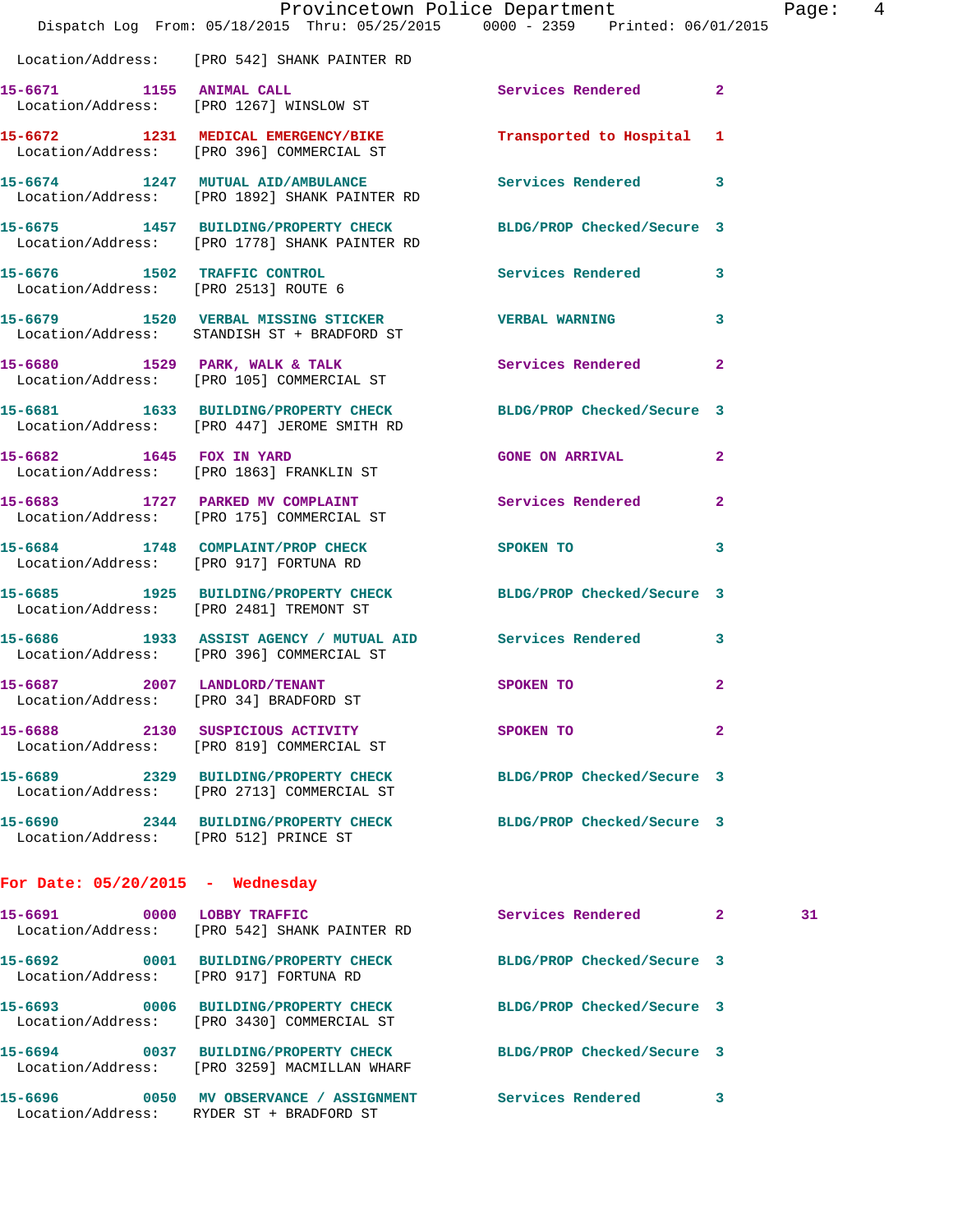|                                                                         | Dispatch Log From: 05/18/2015 Thru: 05/25/2015 0000 - 2359 Printed: 06/01/2015                                   | Provincetown Police Department Fage: 5 |              |
|-------------------------------------------------------------------------|------------------------------------------------------------------------------------------------------------------|----------------------------------------|--------------|
|                                                                         | 15-6695 0052 BUILDING/PROPERTY CHECK BLDG/PROP Checked/Secure 3<br>Location/Address: [PRO 3296] SHANK PAINTER RD |                                        |              |
|                                                                         | 15-6697 0133 BUILDING/PROPERTY CHECK BLDG/PROP Checked/Secure 3<br>Location/Address: [PRO 440] HARRY KEMP WAY    |                                        |              |
|                                                                         | 15-6698 0145 BUILDING/PROPERTY CHECK BLDG/PROP Checked/Secure 3<br>Location/Address: [PRO 1886] BRADFORD ST      |                                        |              |
|                                                                         | 15-6699 0211 BUILDING/PROPERTY CHECK BLDG/PROP Checked/Secure 3<br>Location/Address: [PRO 2483] COMMERCIAL ST    |                                        |              |
|                                                                         | 15-6700 0219 BUILDING/PROPERTY CHECK BLDG/PROP Checked/Secure 3<br>Location/Address: [PRO 3609] COMMERCIAL ST    |                                        |              |
|                                                                         | 15-6701 0244 BUILDING/PROPERTY CHECK BLDG/PROP Checked/Secure 3<br>Location/Address: [PRO 1780] JOHNSON ST       |                                        |              |
|                                                                         | 15-6702 0401 BUILDING/PROPERTY CHECK BLDG/PROP Checked/Secure 3<br>Location/Address: [PRO 1646] WINSLOW ST       |                                        |              |
|                                                                         | 15-6703 0443 BUILDING/PROPERTY CHECK Services Rendered<br>Location/Address: [PRO 433] RYDER ST EXT               |                                        | 3            |
|                                                                         | 15-6704 0446 MV OBSERVANCE / ASSIGNMENT No Action Required 3<br>Location/Address: [PRO 447] JEROME SMITH RD      |                                        |              |
| Location/Address: [PRO 569] WINSLOW ST                                  | 15-6705 0452 BUILDING/PROPERTY CHECK BLDG/PROP Checked/Secure 3                                                  |                                        |              |
| Location/Address: [PRO 3440] ROUTE 6                                    | 15-6706 0517 MV OBSERVANCE / ASSIGNMENT Services Rendered 3                                                      |                                        |              |
|                                                                         | 15-6707 0548 MV OBSERVANCE / ASSIGNMENT Services Rendered<br>Location/Address: RACE POINT RD + SEASHORE PARK DR  |                                        | 3            |
|                                                                         | 15-6708 0624 BUILDING/PROPERTY CHECK BLDG/PROP Checked/Secure 3<br>Location/Address: [PRO 517] RACE POINT RD     |                                        |              |
|                                                                         | 15-6709 0638 ANIMAL CALL<br>Location/Address: [PRO 3053] WEST VINE ST                                            | Services Rendered 2                    |              |
| 15-6710 0702 MEDICAL EMERGENCY<br>Location/Address: [PRO 3222] ALDEN ST |                                                                                                                  | Transported to Hospital 1              |              |
|                                                                         | 15-6711 0730 BUILDING/PROPERTY CHECK BLDG/PROP Checked/Secure 3<br>Location/Address: [PRO 1638] COMMERCIAL ST    |                                        |              |
|                                                                         | 15-6712 0739 FIRE, STRUCTURE<br>Location/Address: [PRO 934] FRANKLIN ST                                          | Extinguished                           | 1            |
|                                                                         | 15-6713 0805 ANIMAL CALL<br>Location/Address: [PRO 3296] SHANK PAINTER RD                                        | Services Rendered                      | $\mathbf{2}$ |
|                                                                         | 15-6714 0806 SERVICE CALL/SCHOOL<br>Location/Address: [PRO 569] WINSLOW ST                                       | Services Rendered                      | $\mathbf{3}$ |
|                                                                         | 15-6717 0838 ANIMAL CALL/FOXES<br>Location/Address: [PRO 2977] COMMERCIAL ST                                     | Services Rendered                      | $\mathbf{2}$ |
|                                                                         | 15-6718 0842 ASSIST CITIZEN<br>Location/Address: [PRO 542] SHANK PAINTER RD                                      | SPOKEN TO                              | 3            |
|                                                                         | 15-6719 0857 ANIMAL CALL/RACCOONS Services Rendered<br>Location/Address: [PRO 2445] COMMERCIAL ST                |                                        | 2            |
| $15-6720$ 0902 ALARM - FIRE                                             | Location/Address: [PRO 1241] COMMERCIAL ST                                                                       | Services Rendered                      | 1            |
|                                                                         |                                                                                                                  |                                        |              |

Location/Address: COMMERCIAL ST + CENTER ST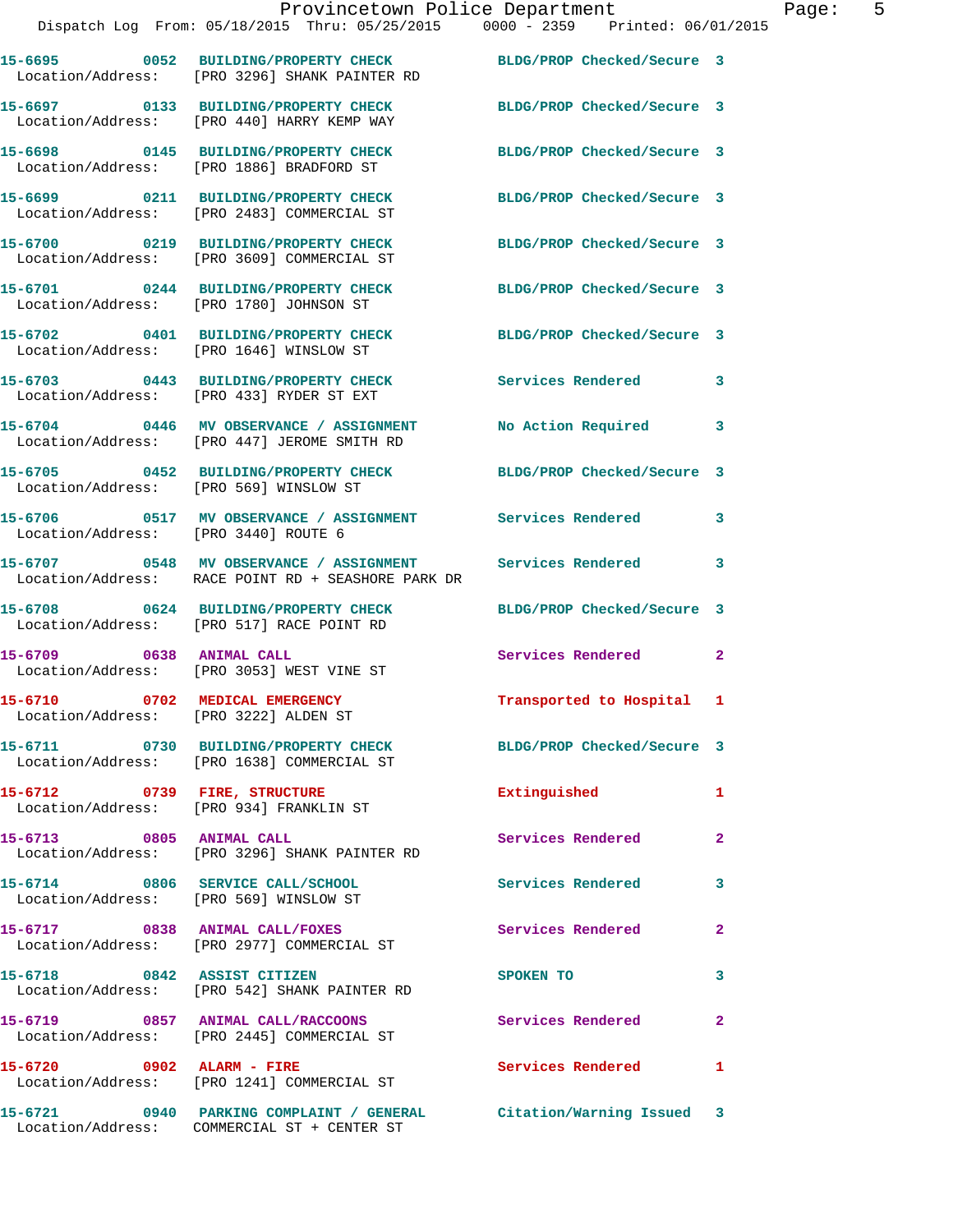**15-6722 0954 ANIMAL CALL/RACCOONS Services Rendered 2**  Location/Address: [PRO 2333] TELEGRAPH HILL RD **15-6723 1011 FOLLOW UP SPOKEN TO 2**  Location/Address: [PRO 539] SHANK PAINTER RD **15-6724 1033 PARADE/FUNERAL Services Rendered 2**  Location/Address: [PRO 1645] HARRY KEMP WAY **15-6725 1054 FALL/TRANSPORT Transported to Hospital 1**  Location/Address: CONWELL ST + CEMETERY RD **15-6727 1109 PARKED TRUCK COMPLAINT Services Rendered 2**  Location/Address: [PRO 1588] PEARL ST 15-6728 1119 PARK, WALK & TALK Services Rendered 2 Location/Address: [PRO 285] COMMERCIAL ST **15-6729 1122 CIVIL COMPLAINT SPOKEN TO 3**  Location/Address: [PRO 3094] COMMERCIAL ST **15-6730 1126 ABANDONED BABY RACCOONS Services Rendered 2 1**  Location/Address: [PRO 346] COMMERCIAL ST **15-6731 1140 OBJECT IN ROAD Could Not Locate 2**  Location/Address: [PRO 2519] ROUTE 6 **15-6732 1157 OPERATING WITHOUT HELMETS VERBAL WARNING 2**  Location/Address: [PRO 444] HIGH POLE HILL **15-6733 1211 MV VS PEDESTRIAN/MEDFLIGHT Transported to Hospital 1**  Location/Address: [PRO 2287] SHANK PAINTER RD Refer To Accident: 15-23-AC **15-6735 1301 PARKED MVA Services Rendered 1**  Location/Address: [PRO 3296] SHANK PAINTER RD **15-6737 1331 BUILDING/PROPERTY CHECK BLDG/PROP Checked/Secure 3**  Location/Address: [PRO 3287] ROUTE 6 15-6738 1355 SERVICE CALL **SPOKEN TO 3**  Location/Address: [PRO 105] COMMERCIAL ST **15-6739 1416 RACCOONS IN SHED GONE ON ARRIVAL 2**  Location/Address: [PRO 1353] COMMERCIAL ST **15-6740 1638 BUILDING/PROPERTY CHECK BLDG/PROP Checked/Secure 3**  Location/Address: [PRO 2500] COMMERCIAL ST **15-6741 1645 TRESPASS VERBAL WARNING 2**  Location/Address: [PRO 105] COMMERCIAL ST **15-6742 1721 STREET HAZARD Services Rendered 2**  Location/Address: POINT ST + COMMERCIAL ST **15-6744 1756 DOCTOR-ORDERED TRANSPORT Transported to Hospital 1**  Location/Address: [PRO 3222] ALDEN ST **15-6746 1818 ROAD RAGE COMPLAINT Could Not Locate 2**  Location/Address: [PRO 2521] ROUTE 6 **15-6747 1909 MV OBSERVANCE / ASSIGNMENT Services Rendered 3**  Location/Address: [PRO 3069] BRADFORD ST **15-6748 1916 VERBAL SPEED VERBAL WARNING 3**  Location/Address: COMMERCIAL ST + BRADFORD ST **15-6749 1929 HARASSMENT VERBAL WARNING 2**  Location/Address: [PRO 221] COMMERCIAL ST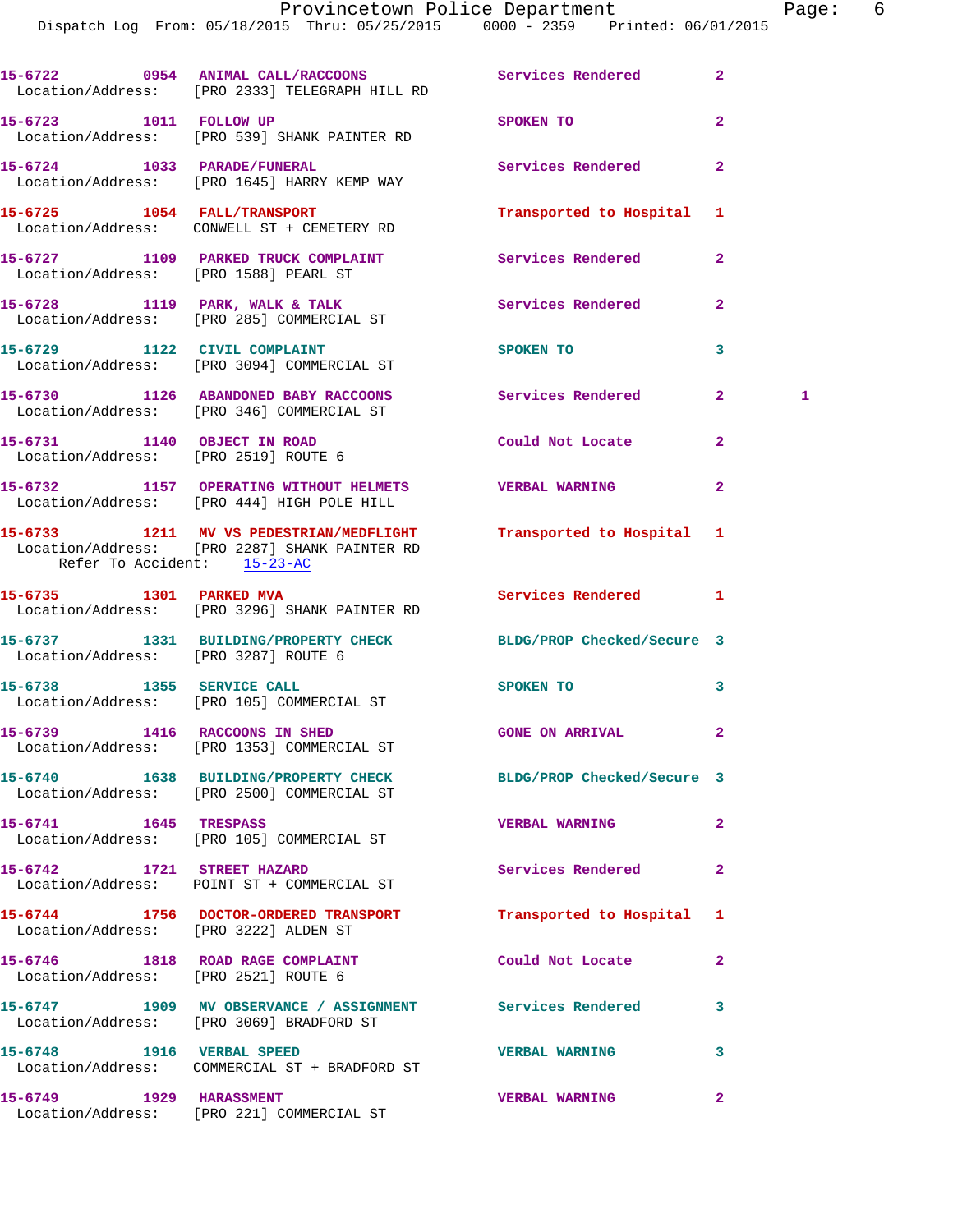|                                   |                                                                                                                 | Provincetown Police Department<br>Dispatch Log From: 05/18/2015 Thru: 05/25/2015 0000 - 2359 Printed: 06/01/2015 | Page: 7 |  |
|-----------------------------------|-----------------------------------------------------------------------------------------------------------------|------------------------------------------------------------------------------------------------------------------|---------|--|
|                                   |                                                                                                                 |                                                                                                                  |         |  |
|                                   | 15-6750 1943 VERBAL SPEED/NO LICENSE WERBAL WARNING 3<br>Location/Address: HOWLAND ST + BRADFORD ST             |                                                                                                                  |         |  |
| Location/Address: SNOWS LN        | 15-6751 2019 NOISE COMPLAINT SPOKEN TO                                                                          | 3                                                                                                                |         |  |
|                                   | 15-6752 2023 WATER COMPLAINT<br>Location/Address: [PRO 185] COMMERCIAL ST                                       | Unfounded<br>3                                                                                                   |         |  |
|                                   | 15-6753 2030 DISTURBANCE<br>Location/Address: DYER ST + BRADFORD ST                                             | Could Not Locate<br>1                                                                                            |         |  |
|                                   | 15-6754 2043 DISORDERLY<br>Location/Address: [PRO 269] COMMERCIAL ST                                            | Services Rendered 2                                                                                              |         |  |
|                                   | 15-6755 2108 LADDER IN ROAD<br>Location/Address: [PRO 2521] ROUTE 6                                             | Services Rendered<br>$\mathbf{2}$                                                                                |         |  |
|                                   | 15-6756 2203 WATER CALL<br>Location/Address: [PRO 1393] MASONIC PL                                              | Taken/Referred to Other 3                                                                                        |         |  |
|                                   | 15-6757 2225 BUILDING/PROPERTY CHECK BLDG/PROP Checked/Secure 3<br>Location/Address: [PRO 444] HIGH POLE HILL   |                                                                                                                  |         |  |
|                                   | 15-6758 2249 LOBBY TRAFFIC<br>Location/Address: [PRO 542] SHANK PAINTER RD                                      | Services Rendered 3                                                                                              | 46      |  |
|                                   | 15-6759 2316 MV STOP<br>Location/Address: [PRO 2818] CONWELL ST                                                 | VERBAL WARNING 3                                                                                                 |         |  |
|                                   | 15-6760 2327 BUILDING/PROPERTY CHECK BLDG/PROP Checked/Secure 3<br>Location/Address: [PRO 341] COMMERCIAL ST    |                                                                                                                  |         |  |
| Location/Address: COMMERCIAL ST   | 15-6761 2331 BUILDING/PROPERTY CHECK BLDG/PROP Checked/Secure 3                                                 |                                                                                                                  |         |  |
|                                   | 15-6762 2334 BUILDING/PROPERTY CHECK BLDG/PROP Checked/Secure 3<br>Location/Address: [PRO 306] COMMERCIAL ST    |                                                                                                                  |         |  |
|                                   | 15-6763 2355 MV STOP<br>Location/Address: HANCOCK ST + BRADFORD ST                                              | <b>VERBAL WARNING</b><br>$\mathbf{3}$                                                                            |         |  |
| For Date: $05/21/2015$ - Thursday |                                                                                                                 |                                                                                                                  |         |  |
|                                   | 15-6764 0033 BUILDING/PROPERTY CHECK BLDG/PROP Checked/Secure 3<br>Location/Address: [PRO 530] SHANK PAINTER RD |                                                                                                                  |         |  |
|                                   | 15-6765 0034 BUILDING/PROPERTY CHECK<br>Location/Address: [PRO 447] JEROME SMITH RD                             | BLDG/PROP Checked/Secure 3                                                                                       |         |  |
|                                   | 15-6766 0044 MV OBSERVANCE / ASSIGNMENT Services Rendered 3<br>Location/Address: [PRO 3231] BRADFORD ST         |                                                                                                                  |         |  |
|                                   | 15-6767 0113 BUILDING/PROPERTY CHECK BLDG/PROP Checked/Secure 3<br>Location/Address: [PRO 2483] COMMERCIAL ST   |                                                                                                                  |         |  |
|                                   | 15-6768 0218 BUILDING/PROPERTY CHECK BLDG/PROP Checked/Secure 3<br>Location/Address: [PRO 2713] COMMERCIAL ST   |                                                                                                                  |         |  |
|                                   | 15-6769 0434 BUILDING/PROPERTY CHECK<br>Location/Address: [PRO 3259] MACMILLAN WHARF                            | BLDG/PROP Checked/Secure 3                                                                                       |         |  |
|                                   | 15-6770 0522 BUILDING/PROPERTY CHECK<br>Location/Address: [PRO 2499] RACE POINT RD                              | BLDG/PROP Checked/Secure 3                                                                                       |         |  |
|                                   | 15-6771 0536 BUILDING/PROPERTY CHECK BLDG/PROP Checked/Secure 3<br>Location/Address: [PRO 444] HIGH POLE HILL   |                                                                                                                  |         |  |
|                                   | 15-6772 0550 MV OBSERVANCE / ASSIGNMENT Services Rendered 3<br>Location/Address: [PRO 58] BRADFORD ST           |                                                                                                                  |         |  |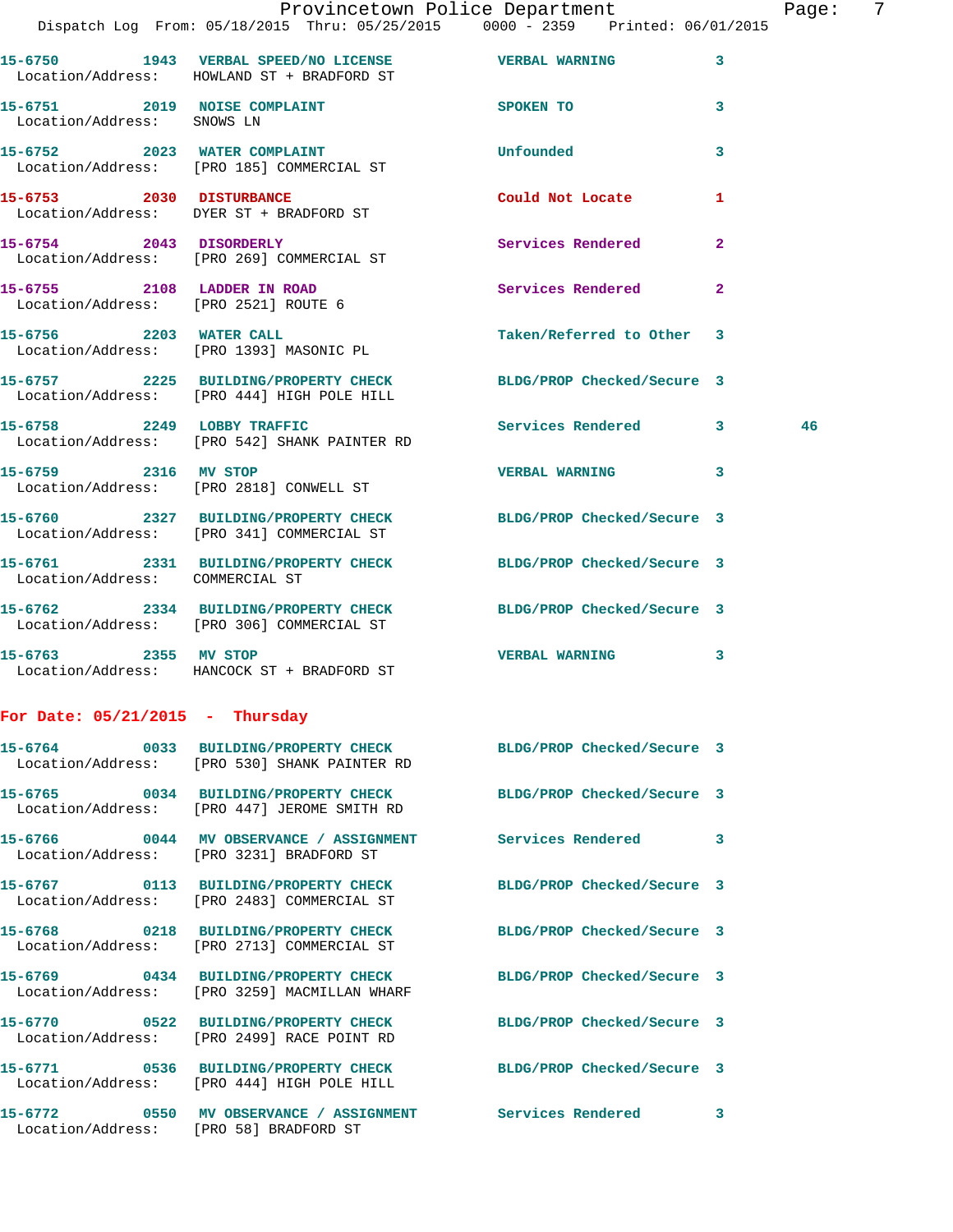|                                                       | 15-6773 0707 BUILDING/PROPERTY CHECK BLDG/PROP Checked/Secure 3<br>Location/Address: [PRO 3287] ROUTE 6   |                            |                         |
|-------------------------------------------------------|-----------------------------------------------------------------------------------------------------------|----------------------------|-------------------------|
| Refer To Accident: 15-25-AC                           | 15-6774 0708 MV ACCIDENT<br>Location/Address: [PRO 3856] PLEASANT ST                                      | Vehicle Towed 1            |                         |
|                                                       | 15-6775 0723 BUILDING/PROPERTY CHECK<br>Location/Address: [PRO 2500] COMMERCIAL ST                        | BLDG/PROP Checked/Secure 3 |                         |
|                                                       | 15-6776 0811 PARK, WALK & TALK<br>Location/Address: [PRO 569] WINSLOW ST                                  | Services Rendered          | $\mathbf{2}$            |
|                                                       | 15-6777 0823 FLIGHT COVERAGE<br>Location/Address: [PRO 516] RACE POINT RD                                 | Services Rendered 2        |                         |
|                                                       | 15-6778 0828 BY-LAW VIOLATION<br>Location/Address: CEMETERY RD + STANDISH ST                              | Services Rendered          | $\overline{\mathbf{2}}$ |
|                                                       | 15-6779 0831 MEDICAL EMERGENCY<br>Location/Address: [PRO 3179] MEADOW RD                                  | Transported to Hospital 1  |                         |
|                                                       | 15-6780 0859 PARKING COMPLAINT / GENERAL<br>Location/Address: NELSON AVE + RACE POINT RD                  | Services Rendered          | 3                       |
|                                                       | 15-6782 1002 MV STOP/VERBAL 89/9<br>Location/Address: [PRO 2539] RYDER ST EXT                             | <b>VERBAL WARNING</b>      | 3                       |
|                                                       | 15-6783 1003 MV STOP/VERBAL 90/7 PASS TAIL VERBAL WARNING<br>Location/Address: [PRO 536] SHANK PAINTER RD |                            | 3                       |
|                                                       | 15-6784 1011 MV ACCIDENT/MINOR<br>Location/Address: [PRO 1916] COURT ST                                   | Services Rendered 1        |                         |
|                                                       | 15-6785 1011 BUILDING/PROPERTY CHECK<br>Location/Address: [PRO 2500] COMMERCIAL ST                        | BLDG/PROP Checked/Secure 3 |                         |
|                                                       | 15-6786 1015 MV STOP/VERBAL 90/17<br>Location/Address: [PRO 539] SHANK PAINTER RD                         | <b>VERBAL WARNING</b>      | 3                       |
|                                                       | 15-6787 1021 ANIMAL CALL/LOOSE DOG<br>Location/Address: [PRO 146] COMMERCIAL ST                           | <b>VERBAL WARNING</b>      | $\overline{a}$          |
|                                                       | 15-6788 1034 MV STOP/VERBAL 90/7<br>Location/Address: [PRO 3004] BRADFORD ST                              | <b>VERBAL WARNING</b>      | 3                       |
|                                                       | 15-6790 1049 ANIMAL CALL/PAST DOG BITE Services Rendered 2<br>Location/Address: [PRO 285] COMMERCIAL ST   |                            |                         |
| 15-6791 1111 RACCOON                                  | Location/Address: [PRO 1991] SHANK PAINTER RD                                                             | Services Rendered          | $\mathbf{2}$            |
|                                                       | 15-6792 1154 BUILDING/PROPERTY CHECK<br>Location/Address: [PRO 447] JEROME SMITH RD                       | BLDG/PROP Checked/Secure 3 |                         |
| 15-6793 1158 FOLLOW UP<br>Refer To Accident: 15-23-AC | Location/Address: [PRO 2287] SHANK PAINTER RD                                                             | Services Rendered          | $\mathbf{2}$            |
| 15-6794 1202 DOG IN CAR                               | Location/Address: [PRO 526] RYDER ST EXT                                                                  | <b>Services Rendered</b>   | $\mathbf{2}$            |
| 15-6795 1226 SERVE WARRANT                            | Location/Address: [PRO 2169] COMMERCIAL ST<br>Refer To Arrest: 15-76-AR                                   | Arrest(s) Made             | 3                       |
|                                                       | 15-6796 1251 MEDICAL EMERGENCY<br>Location/Address: [PRO 1892] SHANK PAINTER RD                           | Transported to Hospital 1  |                         |
|                                                       | 15-6798 1321 PARK, WALK & TALK                                                                            | <b>Services Rendered</b>   | $\mathbf{2}$            |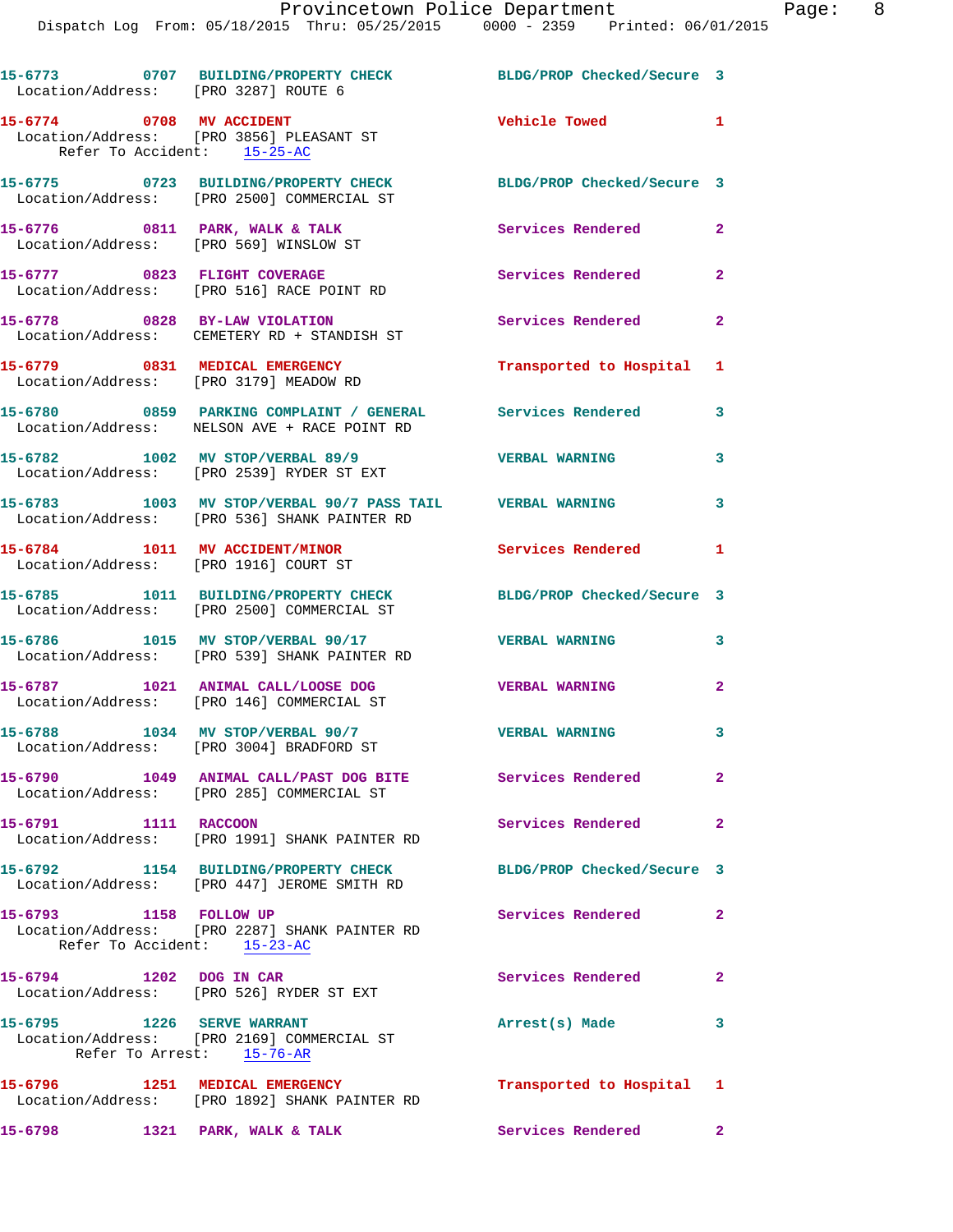|                                                            | Provincetown Police Department<br>Dispatch Log From: 05/18/2015 Thru: 05/25/2015 0000 - 2359 Printed: 06/01/2015 |                           |                | Page: 9 |  |
|------------------------------------------------------------|------------------------------------------------------------------------------------------------------------------|---------------------------|----------------|---------|--|
|                                                            | Location: [PRO 3431] LOPES SQUARE                                                                                |                           |                |         |  |
|                                                            | 15-6799 1332 MV DISABLED<br>Location/Address: ROUTE 6 + SNAIL RD                                                 | <b>GONE ON ARRIVAL 2</b>  |                |         |  |
|                                                            | 15-6800 1449 FALL/TRANSPORT<br>Location/Address: [PRO 2977] COMMERCIAL ST                                        | Transported to Hospital 1 |                |         |  |
|                                                            | 15-6802 1523 PARKED MV HIT & RUN Services Rendered 2<br>Location/Address: [PRO 3166] SHANK PAINTER RD            |                           |                |         |  |
|                                                            | 15-6803 1550 MV IMPEDING/TOW<br>Location/Address: [PRO 1223] COMMERCIAL ST                                       | Services Rendered         | $\mathbf{2}$   |         |  |
|                                                            | 15-6804 1607 DISORDERLY COMPLAINT SPOKEN TO<br>Location/Address: [PRO 2539] RYDER ST EXT                         |                           | $\overline{a}$ |         |  |
|                                                            | 15-6806 1648 SUSPICIOUS ACTIVITY<br>Location/Address: [PRO 526] RYDER ST EXT                                     | Could Not Locate          | $\overline{2}$ |         |  |
|                                                            | 15-6807 1713 FLIGHT COVERAGE<br>Location/Address: [PRO 516] RACE POINT RD                                        | <b>Services Rendered</b>  | $\overline{a}$ |         |  |
|                                                            | 15-6808 1812 COMPLAINT - STREET PERFORMERS SPOKEN TO<br>Location/Address: [PRO 3094] COMMERCIAL ST               |                           | 3              |         |  |
|                                                            | 15-6809 1833 BUILDING/PROPERTY CHECK BLDG/PROP Checked/Secure 3<br>Location/Address: [PRO 519] RACE POINT RD     |                           |                |         |  |
| Location/Address: FRANKLIN ST                              | 15-6810 1914 NEIGHBOR COMPLAINT Services Rendered 3                                                              |                           |                | 1       |  |
| Location/Address: FRANKLIN ST<br>Refer To Arrest: 15-77-AR | 15-6811 1919 SERVE WARRANT/ARREST Arrest(s) Made 3                                                               |                           |                | 3       |  |
|                                                            | 15-6812 2136 WELL-BEING CHECK REQUEST Services Rendered 3<br>Location/Address: [PRO 3842] FISHBURN CT            |                           |                |         |  |
| Location/Address: [PRO 1489] ALDEN ST                      | 15-6813 2143 NOISE COMPLAINT                                                                                     | SPOKEN TO                 | 3              |         |  |
|                                                            | 15-6814 2227 FOUND WALLET/RETURNED<br>Location/Address: [PRO 208] COMMERCIAL ST                                  | <b>Services Rendered</b>  |                |         |  |
| Location/Address: [PRO 3531] DYER ST                       | 15-6815 2312 PROPERTY DAMAGE                                                                                     | Services Rendered         | 3              |         |  |
|                                                            | 15-6816 2317 LOBBY TRAFFIC<br>Location/Address: [PRO 542] SHANK PAINTER RD                                       | Services Rendered 3       |                | 55      |  |
|                                                            | 15-6817 2331 BUILDING/PROPERTY CHECK Services Rendered<br>Location/Address: [PRO 2898] JEROME SMITH RD           |                           | 3              |         |  |
| 15-6818 2331 MV STOP                                       | Location/Address: [PRO 37] BRADFORD ST                                                                           | VERBAL WARNING 3          |                |         |  |
|                                                            | 15-6819 2344 BUILDING/PROPERTY CHECK BLDG/PROP Checked/Secure 3<br>Location/Address: [PRO 440] HARRY KEMP WAY    |                           |                |         |  |
| For Date: $05/22/2015$ - Friday                            |                                                                                                                  |                           |                |         |  |
|                                                            | 15-6820 0021 MV OBSERVANCE / ASSIGNMENT Services Rendered 3<br>Location/Address: SNAIL RD + COMMERCIAL ST        |                           |                |         |  |
|                                                            | 15-6821 0107 BUILDING/PROPERTY CHECK BLDG/PROP Checked/Secure 3<br>Location/Address: [PRO 2206] COMMERCIAL ST    |                           |                |         |  |
| 15-6822 0109 MV STOP                                       | Location/Address: COMMERCIAL ST + MAYFLOWER AVE                                                                  | <b>VERBAL WARNING</b>     | 3              |         |  |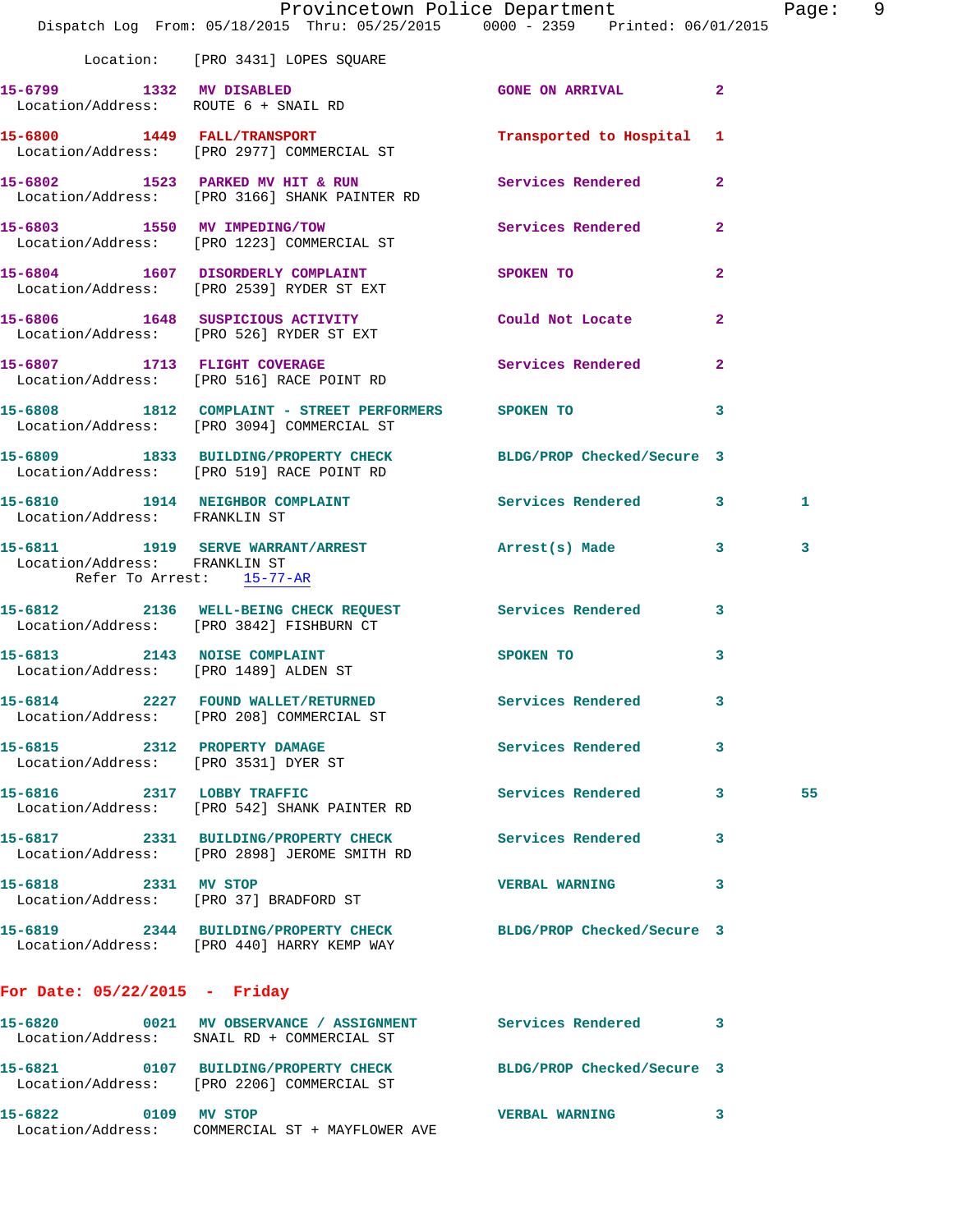|                                 | 15-6823 0116 WELL BEING CHECK<br>Location/Address: [PRO 2483] COMMERCIAL ST                                      | <b>Services Rendered</b>   | 3              |   |
|---------------------------------|------------------------------------------------------------------------------------------------------------------|----------------------------|----------------|---|
| 15-6825 0122 BAR CHECK          | Location/Address: [PRO 3443] COMMERCIAL ST                                                                       | BLDG/PROP Checked/Secure 2 |                |   |
|                                 | 15-6826 0138 BUILDING/PROPERTY CHECK<br>Location/Address: [PRO 2713] COMMERCIAL ST                               | BLDG/PROP Checked/Secure 3 |                |   |
|                                 | 15-6827 0206 BUILDING/PROPERTY CHECK BLDG/PROP Checked/Secure 3<br>Location/Address: [PRO 3609] COMMERCIAL ST    |                            |                |   |
| 15-6828 0242 LOST PHONE         | Location/Address: [PRO 105] COMMERCIAL ST                                                                        | <b>Services Rendered</b>   | 3              |   |
|                                 | 15-6829 0304 MV OBSERVANCE / ASSIGNMENT Services Rendered<br>Location/Address: [PRO 2207] SHANK PAINTER RD       |                            | 3              |   |
|                                 | Location/Address: [PRO 2489] BRADFORD ST                                                                         |                            | 3              |   |
|                                 | 15-6831 0500 MV OBSERVANCE / ASSIGNMENT Services Rendered<br>Location/Address: HOWLAND ST + BRADFORD ST          |                            | 3              |   |
|                                 | 15-6832 0511 BUILDING/PROPERTY CHECK Services Rendered<br>Location/Address: [PRO 3430] COMMERCIAL ST             |                            | 3              |   |
|                                 | 15-6833 0531 BUILDING/PROPERTY CHECK BLDG/PROP Checked/Secure 3<br>Location/Address: [PRO 1778] SHANK PAINTER RD |                            |                |   |
| 15-6834 0535 LIFT ASSIST        | Location/Address: [PRO 2645] SHANK PAINTER RD                                                                    | Services Rendered          | 1              |   |
|                                 | 15-6835 0553 TTY TEST CALL<br>Location/Address: [PRO 542] SHANK PAINTER RD                                       | Services Rendered          | 1              |   |
|                                 | 15-6836 0554 BUILDING/PROPERTY CHECK<br>Location/Address: [PRO 444] HIGH POLE HILL                               | BLDG/PROP Checked/Secure 3 |                |   |
|                                 | 15-6837 0557 AIRPORT COVERAGE<br>Location/Address: [PRO 516] RACE POINT RD                                       | Services Rendered          | $\overline{a}$ |   |
| 15-6838 0601 FIRE, OTHER        | Location/Address: [PRO 1892] SHANK PAINTER RD                                                                    | <b>Services Rendered</b>   | 1              |   |
|                                 | 15-6839 0813 ASSIST AGENCY / MUTUAL AID<br>Location/Address: RYDER ST + COMMERCIAL ST                            | Services Rendered          | 3              |   |
| 15-6841 0823 911 GENERAL        | Location/Address: PEARL ST + BRADFORD ST                                                                         | False Alarm                | 1              |   |
|                                 | 15-6842 0844 MV COMPLAINT<br>Location/Address: [PRO 739] BRADFORD ST                                             | Services Rendered          | $\mathbf{2}$   |   |
| 15-6843 0849 LOST BLUE IPHONE   | Location/Address: [PRO 542] SHANK PAINTER RD                                                                     | Services Rendered          | 3              |   |
| 15-6840 0934 MV COMPLAINT       |                                                                                                                  | No Action Required         | $\mathbf{2}$   |   |
| 15-6844 0950 COMPLAINT          | Location/Address: [PRO 1893] COMMERCIAL ST                                                                       | Services Rendered          | 3              | 1 |
| Location/Address: COMMERCIAL ST | 15-6845 1029 PARK, WALK & TALK                                                                                   | Services Rendered          | $\mathbf{2}$   |   |
|                                 | 15-6846 1032 MV OBSERVANCE / ASSIGNMENT Services Rendered<br>Location/Address: STANDISH ST + BRADFORD ST         |                            | 3              |   |
| 15-6847 1037 MV STOP            |                                                                                                                  | <b>VERBAL WARNING</b>      | 3              |   |

Location/Address: BRADFORD ST + STANDISH ST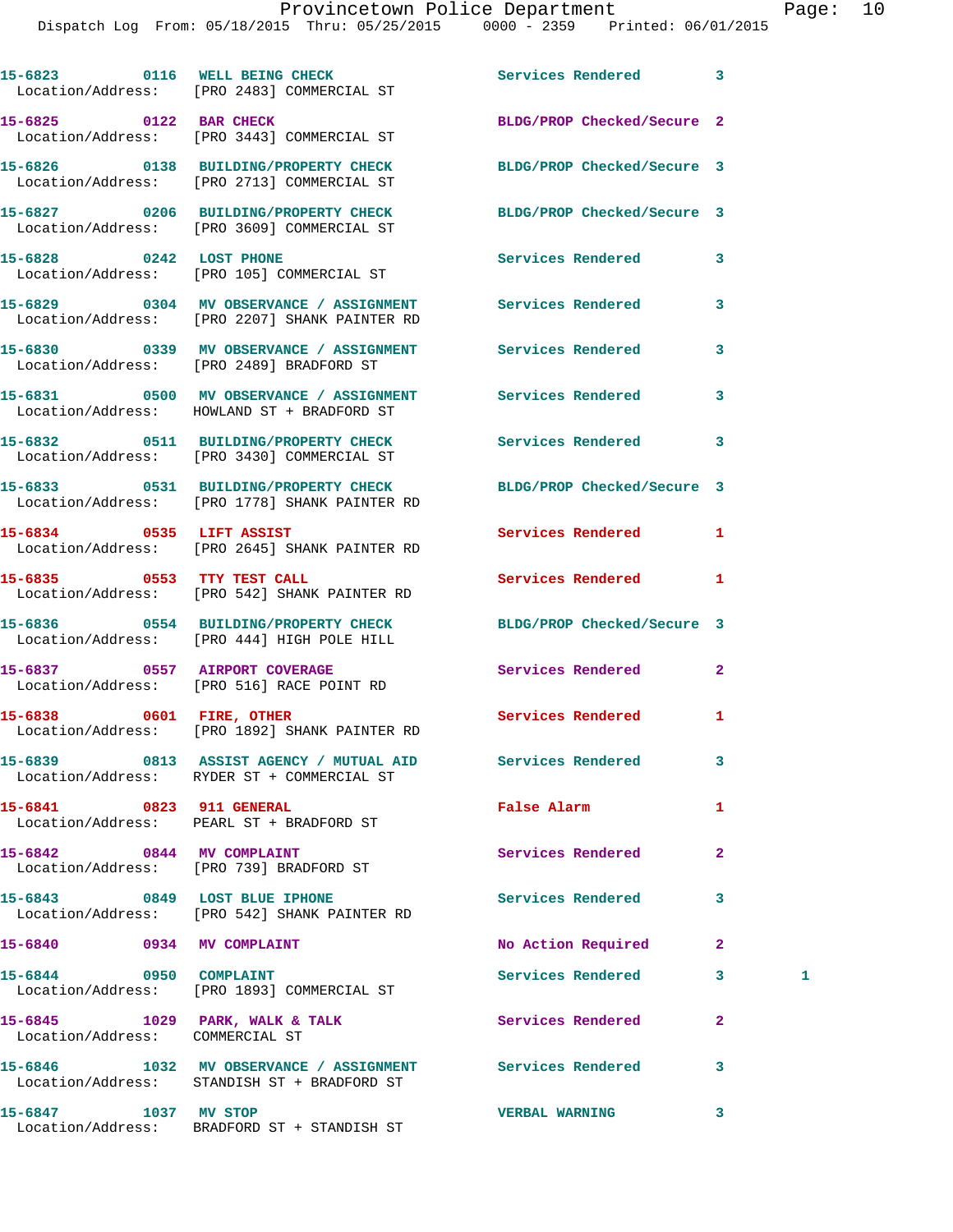Dispatch Log From: 05/18/2015 Thru: 05/25/2015 0000 - 2359 Printed: 06/01/2015

|                                                                        | 15-6848 1054 THREATS<br>Location/Address: [PRO 3094] COMMERCIAL ST                                            | Services Rendered         | $\mathbf{2}$   |   |
|------------------------------------------------------------------------|---------------------------------------------------------------------------------------------------------------|---------------------------|----------------|---|
|                                                                        | 15-6849 1059 MEDICAL EMERGENCY<br>Location/Address: [PRO 1830] BRADFORD ST                                    | Transported to Hospital 1 |                |   |
| 15-6850 1112 DISTURBANCE<br>Location/Address: COMMERCIAL ST            |                                                                                                               | SPOKEN TO                 | 1              |   |
| 15-6851 1131 ANIMAL CALL                                               | Location/Address: [PRO 3367] HARRY KEMP WAY                                                                   | <b>Services Rendered</b>  | $\mathbf{2}$   |   |
|                                                                        | 15-6853 1226 ANIMAL CALL<br>Location/Address: [PRO 3296] SHANK PAINTER RD                                     | Services Rendered         | $\mathbf{2}$   |   |
|                                                                        | 15-6854 1229 PARKING COMPLAINT / GENERAL SPOKEN TO<br>Location/Address: [PRO 3420] JOHNSON ST                 |                           | 3              |   |
|                                                                        | 15-6855 1242 ASSIST CITIZEN<br>Location/Address: [PRO 3094] COMMERCIAL ST                                     | <b>Services Rendered</b>  | 3              |   |
| 15-6856 1247 COMPLAINT                                                 | Location/Address: [PRO 3222] ALDEN ST                                                                         | Services Rendered         | 3              |   |
|                                                                        | 15-6857 1249 LANDLORD/TENANT<br>Location/Address: [PRO 376] COMMERCIAL ST                                     | Services Rendered         | $\mathbf{2}^-$ | 1 |
| 15-6858 1257 MEDICAL EMERGENCY<br>Location/Address: [PRO 83] CENTER ST |                                                                                                               | <b>PATIENT REFUSAL</b>    | 1              |   |
| Refer To Summons: 15-78-AR                                             | 15-6859 1309 MV STOP<br>Location/Address: [PRO 539] SHANK PAINTER RD                                          | <b>Vehicle Towed</b>      | 3              |   |
|                                                                        | 15-6860 1320 PARKING COMPLAINT / GENERAL SPOKEN TO<br>Location/Address: [PRO 1627] COMMERCIAL ST              |                           | 3              |   |
| Location/Address: [PRO 3287] ROUTE 6                                   | 15-6861 1321 BUILDING/PROPERTY CHECK BLDG/PROP Checked/Secure 3                                               |                           |                |   |
|                                                                        | 15-6862 1326 MV OBSERVANCE / ASSIGNMENT Services Rendered<br>Location/Address: [PRO 105] COMMERCIAL ST        |                           | 3              |   |
| 15-6863 1329 MV STOP                                                   | Location/Address: [PRO 731] BRADFORD ST                                                                       | Citation/Warning Issued 3 |                |   |
| Location/Address: COMMERCIAL ST                                        | 15-6864 1337 PARK, WALK & TALK                                                                                | Services Rendered         | $\mathbf{2}$   |   |
|                                                                        | 15-6865 1346 MEDICAL EMERGENCY<br>Location/Address: [PRO 2645] SHANK PAINTER RD                               | No Action Required        | 1              |   |
|                                                                        | 15-6866 1357 BUILDING/PROPERTY CHECK BLDG/PROP Checked/Secure 3<br>Location/Address: [PRO 2494] BRADFORD ST   |                           |                |   |
|                                                                        | 15-6867 1402 MV OBSERVANCE / ASSIGNMENT Services Rendered<br>Location/Address: [PRO 1520] BRADFORD ST         |                           | 3              |   |
|                                                                        | 15-6868 1425 MV COMPLAINT<br>Location/Address: [PRO 312] COMMERCIAL ST                                        | No Action Required        | $\mathbf{2}$   |   |
|                                                                        | 15-6869 1443 LACERATION/FIRST AID<br>Location/Address: RYDER ST + COMMERCIAL ST                               | <b>Services Rendered</b>  | 1              |   |
|                                                                        | 15-6870 1446 LARCENY /FORGERY/ FRAUD<br>Location/Address: [PRO 530] SHANK PAINTER RD                          | SPOKEN TO                 | $\mathbf{2}$   |   |
|                                                                        | 15-6871 1504 PARKING COMPLAINT / DRIVEWAY Citation/Warning Issued 3<br>Location/Address: [PRO 1736] CONANT ST |                           |                |   |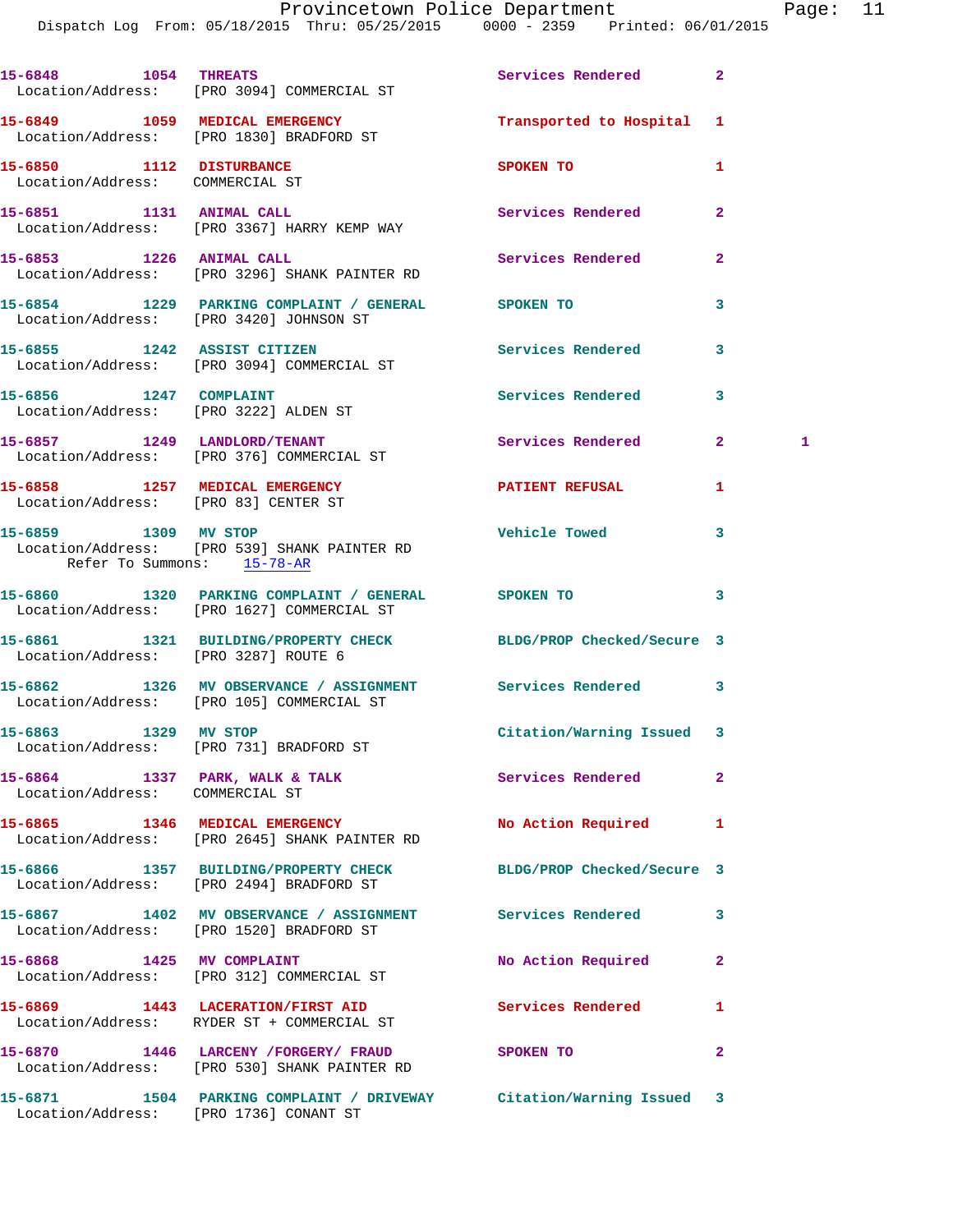| 15-6872 1516 911 MISDIAL                | Location/Address: [PRO 515] RACE POINT RD                                              | Taken/Referred to Other 1  |                         |
|-----------------------------------------|----------------------------------------------------------------------------------------|----------------------------|-------------------------|
|                                         | 15-6874 1548 RESIDENTIAL BURGLAR ALARM<br>Location/Address: [PRO 1941] COMMERCIAL ST   | No Action Required         | 1                       |
|                                         | 15-6875 1600 FOLLOW UP<br>Location/Address: [PRO 442] HARRY KEMP WAY                   | Services Rendered          | 2                       |
|                                         | 15-6876 1607 LOST CREDIT CARD WALLET<br>Location/Address: [PRO 542] SHANK PAINTER RD   | Services Rendered          | 3                       |
|                                         | 15-6877 1618 SCOOTER OPERATION COMPLAINT<br>Location/Address: [PRO 2500] COMMERCIAL ST | <b>VERBAL WARNING</b>      | $\overline{\mathbf{2}}$ |
|                                         | 15-6878 1659 BUILDING/PROPERTY CHECK<br>Location/Address: [PRO 1778] SHANK PAINTER RD  | BLDG/PROP Checked/Secure 3 |                         |
|                                         | 15-6879 1753 PARK, WALK & TALK<br>Location/Address: [PRO 204] COMMERCIAL ST            | Services Rendered          | 2                       |
|                                         | 15-6880 1822 911 MODEM<br>Location/Address: [PRO 542] SHANK PAINTER RD                 | No Action Required         | 1                       |
| 15-6881 1908 BABY FOX                   | Location/Address: TREMONT ST + MECHANIC ST                                             | <b>GONE ON ARRIVAL</b>     | 2                       |
| 15-6882 1939 DISORDERLY                 | Location/Address: [PRO 3348] WEST VINE ST                                              | Services Rendered          | 2                       |
|                                         | 15-6885 2019 LOST WALLET/LOCATED<br>Location/Address: [PRO 542] SHANK PAINTER RD       | <b>Services Rendered</b>   | 3                       |
|                                         | 15-6887 2051 FACIAL INJURIES/RESCUE<br>Location/Address: [PRO 3259] MACMILLAN WHARF    | Services Rendered          | 1                       |
| 15-6888 2057 PARKED MV DAMAGED          | Location/Address: [PRO 3296] SHANK PAINTER RD                                          | Services Rendered          | 1                       |
|                                         | 15-6889 2128 BAR CHECK<br>Location/Address: [PRO 3633] COMMERCIAL ST                   | Services Rendered          | 2                       |
| 15-6890 2134 BAR CHECK                  | Location/Address: [PRO 382] COMMERCIAL ST                                              | Services Rendered          | 2                       |
| 15-6891 2143 BAR CHECK                  | Location/Address: [PRO 2832] COMMERCIAL ST                                             | Services Rendered          | 2                       |
| 15-6892 2152 BAR CHECK                  | Location/Address: [PRO 3619] COMMERCIAL ST                                             | Services Rendered          | 2                       |
| 15-6893 2215 BAR CHECK                  | Location/Address: [PRO 3443] COMMERCIAL ST                                             | Services Rendered          | 2                       |
| Location/Address: [PRO 1646] WINSLOW ST | 15-6895 2319 BUILDING/PROPERTY CHECK                                                   | BLDG/PROP Checked/Secure 3 |                         |
|                                         | 15-6896 2334 BUILDING/PROPERTY CHECK<br>Location/Address: [PRO 2483] COMMERCIAL ST     | Services Rendered          | 3                       |
| 15-6897 2335 COMPLAINT                  | Location/Address: [PRO 208] COMMERCIAL ST                                              | SPOKEN TO                  | 3                       |
| For Date: $05/23/2015$ - Saturday       |                                                                                        |                            |                         |

| 15-6898<br>0004<br>Location/Address: | LOBBY TRAFFIC<br>[PRO 542] SHANK PAINTER RD          | Services Rendered | 30. |
|--------------------------------------|------------------------------------------------------|-------------------|-----|
| 15-6899<br>0010<br>Location/Address: | MV OBSERVANCE / ASSIGNMENT<br>[PRO 1886] BRADFORD ST | Services Rendered |     |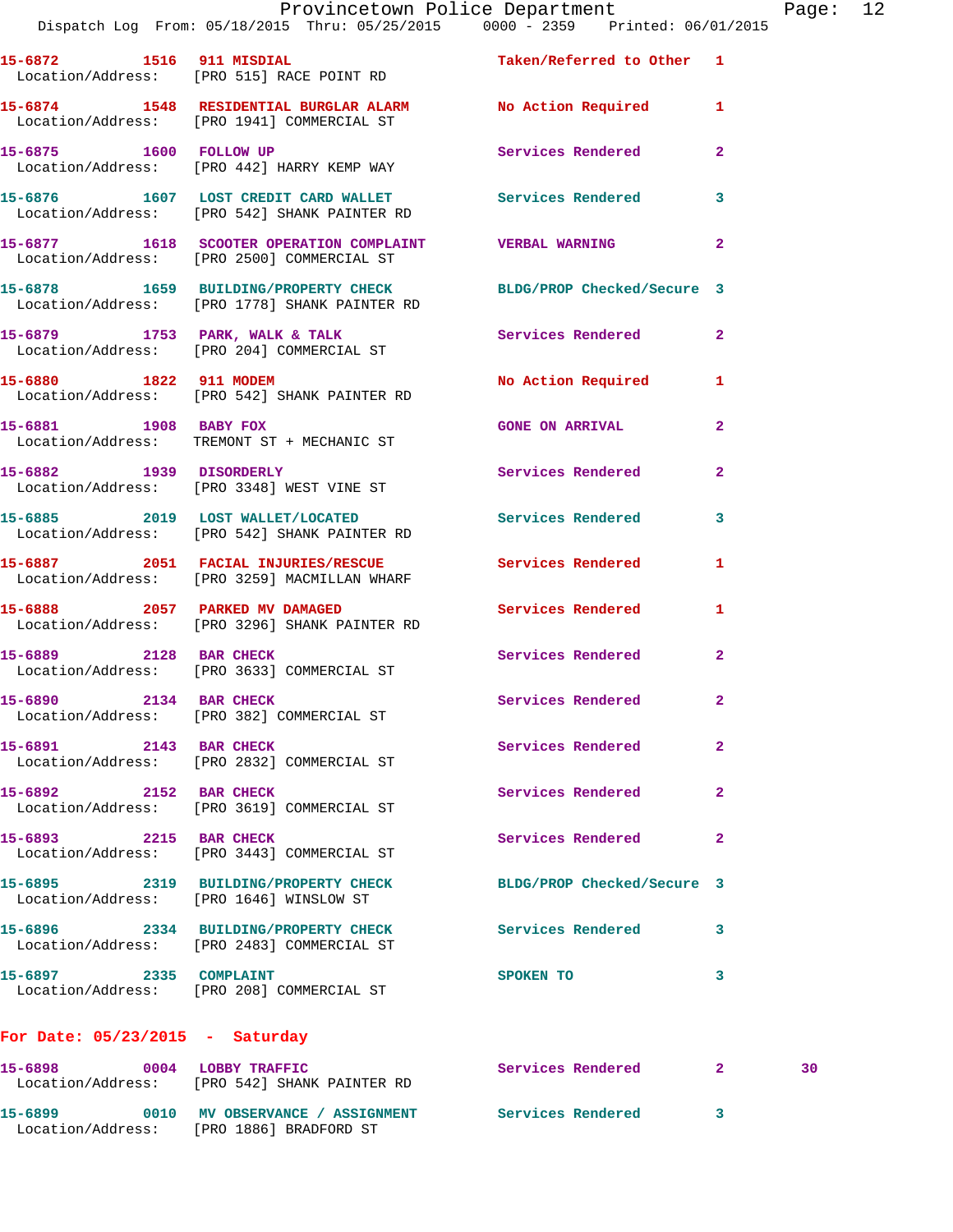| 15-6901 0033 MV STOP                                         | Location/Address: BRADFORD ST + KENDALL LN                                                            | VERBAL WARNING 3                                |                            |
|--------------------------------------------------------------|-------------------------------------------------------------------------------------------------------|-------------------------------------------------|----------------------------|
|                                                              | 15-6903 0036 BUILDING/PROPERTY CHECK<br>Location/Address: [PRO 440] HARRY KEMP WAY                    | BLDG/PROP Checked/Secure 3                      |                            |
|                                                              | 15-6904 0037 COMPLAINT<br>Location/Address: [PRO 208] COMMERCIAL ST                                   | SPOKEN TO                                       | 3                          |
|                                                              | 15-6906 0128 PARK, WALK & TALK<br>Location/Address: [PRO 105] COMMERCIAL ST                           | No Action Required 2                            |                            |
|                                                              | 15-6907 0200 BUILDING/PROPERTY CHECK<br>Location/Address: [PRO 2490] PROVINCELANDS RD                 | BLDG/PROP Checked/Secure 3                      |                            |
|                                                              | 15-6908 0201 BUILDING/PROPERTY CHECK<br>Location/Address: [PRO 440] HARRY KEMP WAY                    | BLDG/PROP Checked/Secure 3                      |                            |
| 15-6909 0216 MV STOP                                         | Location/Address: HANCOCK ST + BRADFORD ST                                                            | $\sim$ $\sim$ $\sim$ 3<br><b>VERBAL WARNING</b> |                            |
|                                                              | 15-6910 0228 BUILDING/PROPERTY CHECK<br>Location/Address: [PRO 306] COMMERCIAL ST                     | BLDG/PROP Checked/Secure 3                      |                            |
|                                                              | 15-6912 0342 BUILDING/PROPERTY CHECK<br>Location/Address: [PRO 1638] COMMERCIAL ST                    | BLDG/PROP Checked/Secure 3                      |                            |
|                                                              | 15-6913 0435 BUILDING/PROPERTY CHECK<br>Location/Address: [PRO 3609] COMMERCIAL ST                    | BLDG/PROP Checked/Secure 3                      |                            |
| 15-6914 0551 FLIGHT COVERAGE                                 | Location/Address: [PRO 516] RACE POINT RD                                                             | Services Rendered                               | $\mathbf{2}$               |
|                                                              |                                                                                                       |                                                 | 3                          |
|                                                              | 15-6916 0610 BUILDING/PROPERTY CHECK<br>Location/Address: [PRO 2977] COMMERCIAL ST                    | Services Rendered                               | 3                          |
|                                                              | 15-6917 0813 ALARM - FIRE<br>Location/Address: [PRO 9] BAYBERRY AVE                                   | Services Rendered                               | 1                          |
|                                                              | 15-6919 0815 BUILDING/PROPERTY CHECK<br>Location/Address: [PRO 1638] COMMERCIAL ST                    | BLDG/PROP Checked/Secure 3                      |                            |
|                                                              | 15-6918 0823 ANIMAL CALL/FOX<br>Location/Address: [PRO 2225] HARRY KEMP WAY                           | Services Rendered                               | $\mathbf{2}^-$             |
|                                                              | 15-6920 0827 LOST BLACK CARDHOLDER<br>Location/Address: [PRO 542] SHANK PAINTER RD                    | <b>Services Rendered</b>                        | $\overline{\phantom{a}}$ 3 |
|                                                              | 15-6921 0842 ANIMAL CALL/DEAD SEAGULL Services Rendered<br>Location/Address: [PRO 2500] COMMERCIAL ST |                                                 | $\mathbf{2}$               |
| Location/Address: [PRO 3440] ROUTE 6                         | 15-6922 0859 MV OBSERVANCE / ASSIGNMENT Services Rendered 3                                           |                                                 |                            |
| 15-6923 0908 MV STOP<br>Location/Address: [PRO 2513] ROUTE 6 |                                                                                                       | <b>VERBAL WARNING</b>                           | $\mathbf{3}$               |
| 15-6925 0929 MV STOP<br>Location/Address: [PRO 2513] ROUTE 6 |                                                                                                       | <b>VERBAL WARNING</b>                           | $\overline{\mathbf{3}}$    |
|                                                              | 15-6926 0941 VANDALISM/WATER<br>Location/Address: [PRO 385] COMMERCIAL ST                             | Investigated                                    | 3                          |
|                                                              | 15-6927 0944 BUILDING/PROPERTY CHECK<br>Location/Address: [PRO 2206] COMMERCIAL ST                    | BLDG/PROP Checked/Secure 3                      |                            |
| 15-6928                                                      | 0959 SERVICE CALL/PHONES                                                                              | Services Rendered 3                             |                            |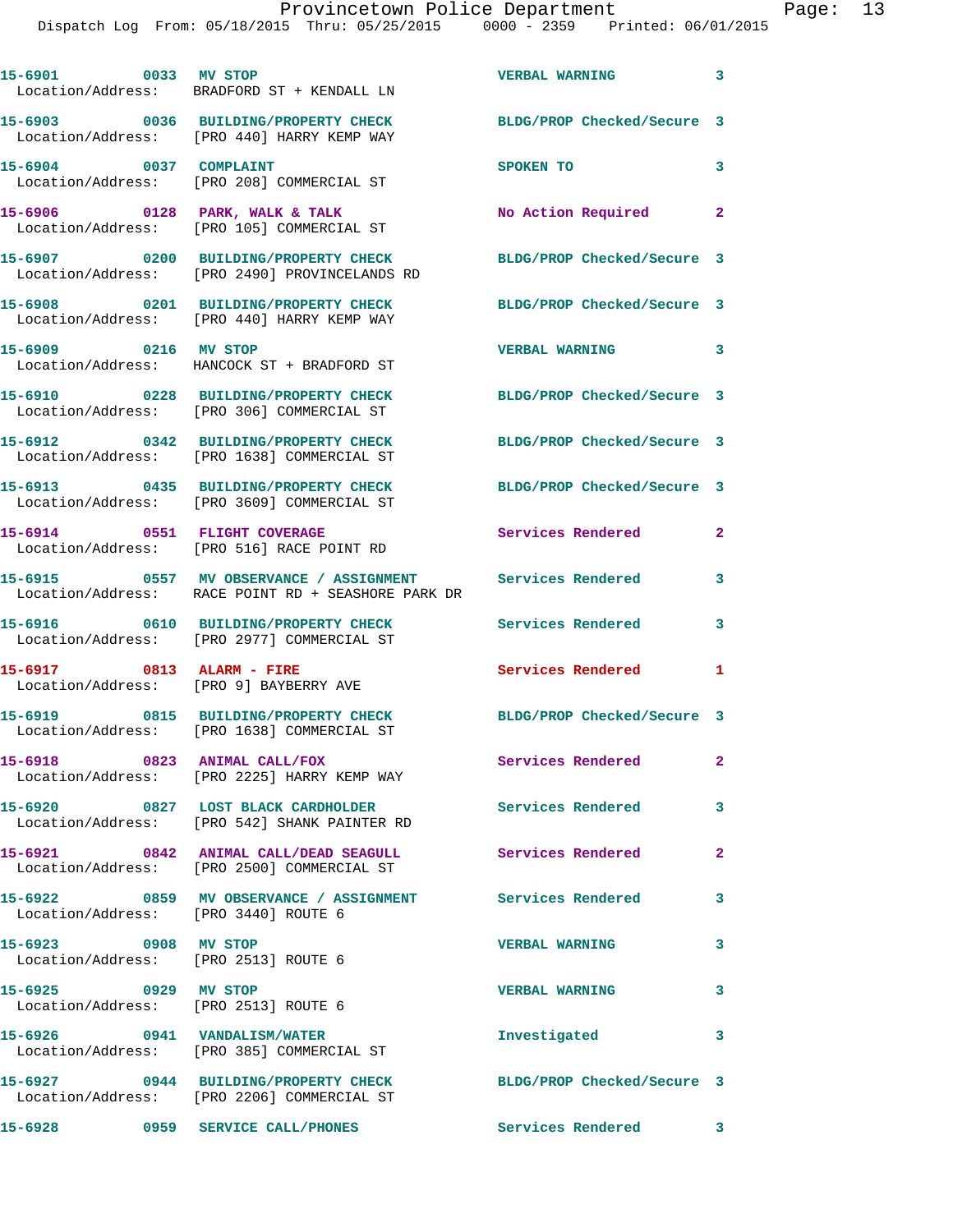|                                                       | Provincetown Police Department<br>Dispatch Log From: 05/18/2015 Thru: 05/25/2015 0000 - 2359 Printed: 06/01/2015 |                            |                |
|-------------------------------------------------------|------------------------------------------------------------------------------------------------------------------|----------------------------|----------------|
|                                                       | Location/Address: [PRO 542] SHANK PAINTER RD                                                                     |                            |                |
|                                                       | 15-6929 1044 LIFT ASSIST<br>Location/Address: [PRO 2647] SHANK PAINTER RD                                        | <b>Services Rendered</b>   | 1              |
|                                                       | 15-6930 1047 ANIMAL CALL/FOXES GONE Services Rendered<br>Location/Address: [PRO 2977] COMMERCIAL ST              |                            | $\overline{a}$ |
|                                                       | 15-6931 1100 PARK, WALK & TALK<br>Location/Address: [PRO 105] COMMERCIAL ST                                      | No Action Required         | $\mathbf{2}$   |
| 15-6932 1109 MV DISABLED                              | Location/Address: [PRO 2479] ROUTE 6                                                                             | Services Rendered          | $\mathbf{2}$   |
|                                                       | 15-6933 1121 BUILDING/PROPERTY CHECK BLDG/PROP Checked/Secure 3<br>Location/Address: [PRO 571] ALDEN ST          |                            |                |
|                                                       | 15-6934 1136 BUILDING/PROPERTY CHECK BLDG/PROP Checked/Secure 3<br>Location/Address: [PRO 3317] CEMETERY RD      |                            |                |
|                                                       | 15-6935 1136 BUILDING/PROPERTY CHECK<br>Location/Address: [PRO 3318] CEMETERY RD                                 | BLDG/PROP Checked/Secure 3 |                |
|                                                       | 15-6936 1141 PARK, WALK & TALK<br>Location/Address: [PRO 537] SHANK PAINTER RD                                   | Services Rendered          | $\mathbf{2}$   |
| 15-6937 1156 TRESPASS                                 | Location/Address: [PRO 2564] COMMERCIAL ST                                                                       | SPOKEN TO                  | $\mathbf{2}$   |
|                                                       | 15-6938 1158 MEDICAL EMERGENCY/STROKE Transported to Hospital<br>Location/Address: [PRO 2650] RACE POINT RD      |                            | 1              |
|                                                       | 15-6939 1228 MEDICAL EMERGENCY/D.O.T. Transported to Hospital<br>Location/Address: [PRO 440] HARRY KEMP WAY      |                            | 1              |
| Location/Address: [PRO 1412] PEARL ST                 | 15-6940 1234 PARKING COMPLAINT / GENERAL Services Rendered                                                       |                            | 3              |
| 15-6941 1302 FOLLOW UP<br>Refer To Accident: 15-25-AC | Location/Address: [PRO 542] SHANK PAINTER RD                                                                     | SPOKEN TO                  | $\overline{a}$ |
| Location/Address: [PRO 3287] ROUTE 6                  | 15-6942 1304 BUILDING/PROPERTY CHECK                                                                             | BLDG/PROP Checked/Secure 3 |                |
| 15-6944 1336 911 GENERAL                              | Location/Address: [PRO 1266] NELSON AVE                                                                          | <b>No Action Required</b>  | 1              |
|                                                       | 15-6945 1346 BUILDING/PROPERTY CHECK BLDG/PROP Checked/Secure 3<br>Location/Address: [PRO 447] JEROME SMITH RD   |                            |                |
| 15-6946 1419 HARASSMENT                               | Location/Address: [PRO 3296] SHANK PAINTER RD                                                                    | <b>Services Rendered</b>   | $\mathbf{2}$   |
|                                                       | 15-6947 1500 LOST DRIVERS LICENSE<br>Location/Address: [PRO 356] COMMERCIAL ST                                   | No Action Required         | 3              |
|                                                       | 15-6948 1514 PARK, WALK & TALK<br>Location: [PRO 3431] LOPES SQUARE                                              | Services Rendered          | $\mathbf{2}$   |
|                                                       | 15-6949 1515 B & E BURGLARY<br>Location/Address: [PRO 3233] RACE POINT RD                                        | Services Rendered          | 2              |
| Location/Address: [PRO 1559] CONANT ST                | 15-6950 1526 PARKING COMPLAINT / GENERAL Unfounded                                                               |                            | 3              |
| 15-6951 1559 911 GENERAL                              | Location/Address: [PRO 63] BRADFORD ST EXT                                                                       | Services Rendered          | 1              |
| 15-6952 1613 LOST GREEN CARD                          | Location/Address: [PRO 3148] COMMERCIAL ST                                                                       | SPOKEN TO                  | 3              |

Page: 14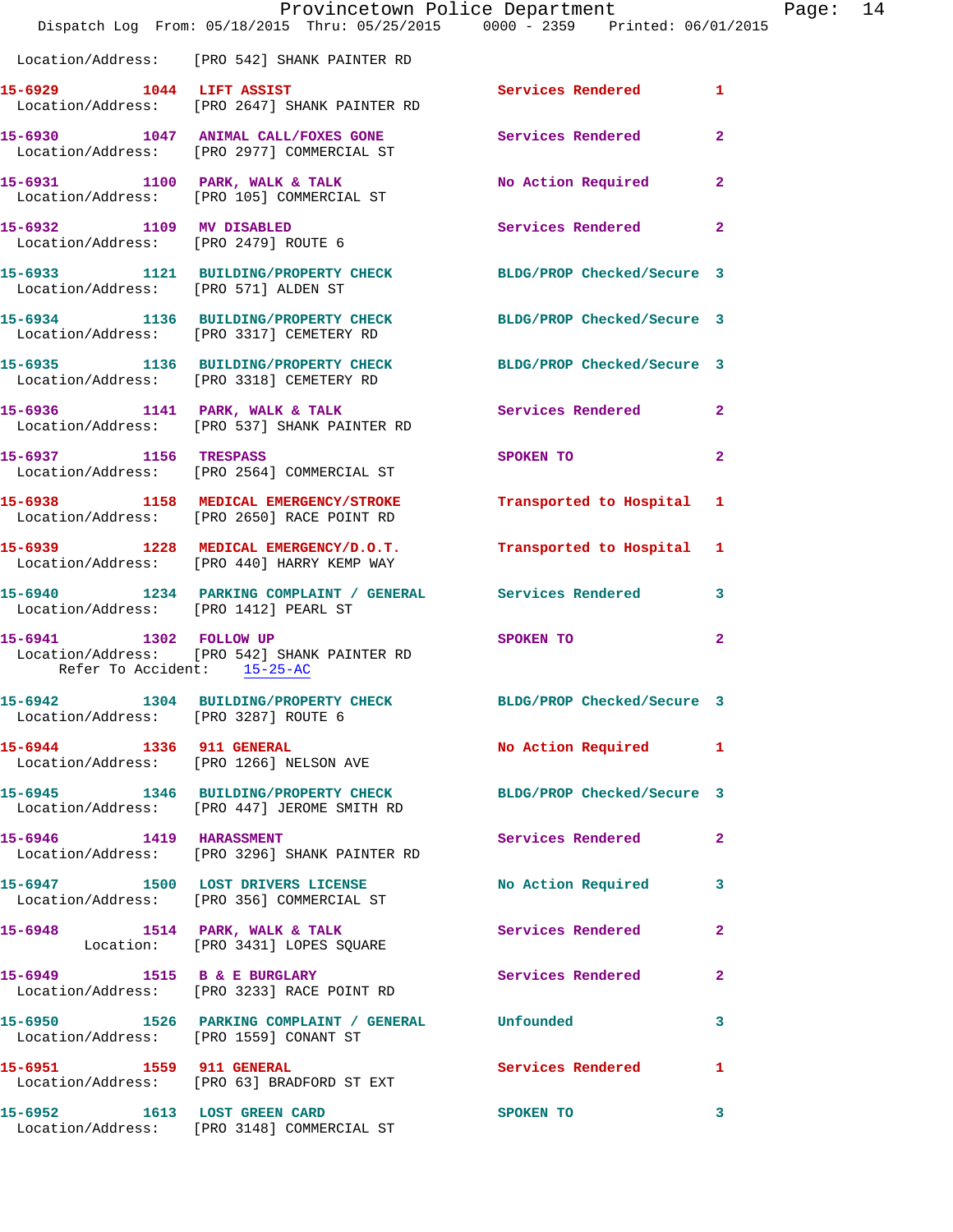|                                                                      | 15-6953 1616 MEDICAL EMERGENCY<br>Location/Address: [PRO 1669] BRADFORD ST         | Transported to Hospital 1  |                |
|----------------------------------------------------------------------|------------------------------------------------------------------------------------|----------------------------|----------------|
| Location/Address: MAYFLOWER AVE                                      | 15-6954 1623 PARKING COMPLAINT / GENERAL Services Rendered 3                       |                            |                |
| Location/Address: [PRO 2539] RYDER ST                                | 15-6956 1703 BUILDING/PROPERTY CHECK                                               | BLDG/PROP Checked/Secure 3 |                |
| 15-6957 1718 ANIMAL CALL                                             | Location/Address: [PRO 442] HARRY KEMP WAY                                         | <b>PATIENT REFUSAL</b>     | $\overline{2}$ |
| 15-6958 1800 COMPLAINT<br>Location/Address: ROUTE 6                  |                                                                                    | SPOKEN TO                  | 3              |
| 15-6959 1817 TRESPASS                                                | Location/Address: [PRO 396] COMMERCIAL ST                                          | Services Rendered          | $\mathbf{2}$   |
|                                                                      | 15-6960 1834 LOST RED WALLET/FOUND<br>Location/Address: [PRO 542] SHANK PAINTER RD | <b>Services Rendered</b>   | 3              |
|                                                                      | 15-6961 1843 ASSIST CITIZEN-LOCKOUT<br>Location/Address: [PRO 137] COMMERCIAL ST   | Services Rendered          | 3              |
|                                                                      | 15-6962 1925 FOUND BMW KEYS<br>Location/Address: [PRO 542] SHANK PAINTER RD        | Services Rendered          | 3              |
| 15-6963 1944 ANIMAL CALL                                             | Location/Address: [PRO 3392] COMMERCIAL ST                                         | Services Rendered          | $\mathbf{2}$   |
|                                                                      | 15-6964 1948 FOUND DEBIT CARD<br>Location/Address: [PRO 542] SHANK PAINTER RD      | Services Rendered          | 3              |
| $15-6965$ 2000 PARK, WALK & TALK                                     | Location/Address: [PRO 105] COMMERCIAL ST                                          | No Action Required         | $\mathbf{2}$   |
| 15-6967 2028 INJURED FOX<br>Location/Address: OLD ANN PAGE WAY       |                                                                                    | Unfounded                  | $\overline{2}$ |
| 15-6968 2122 ASSIST CITIZEN                                          | Location/Address: [PRO 1638] COMMERCIAL ST                                         | Services Rendered          | 3              |
| 15-6969 2147 FOUND SUNGLASSES                                        | Location/Address: [PRO 2356] STANDISH ST                                           | No Action Required 3       |                |
| 15-6971 2249 MEDICAL EMERGENCY                                       | Location/Address: [PRO 3430] COMMERCIAL ST                                         | <b>PATIENT REFUSAL</b>     | $\mathbf{1}$   |
| 15-6972 2304 DISORDERLY                                              | Location/Address: [PRO 165] COMMERCIAL ST                                          | Services Rendered          | $\mathbf{2}$   |
| 15-6973 2337 MEDICAL EMERGENCY<br>Location/Address: OLD ANN PAGE WAY |                                                                                    | <b>PATIENT REFUSAL</b>     | 1              |
|                                                                      | 15-6974 2350 WELL BEING CHECK<br>Location/Address: [PRO 444] HIGH POLE HILL        | SPOKEN TO                  | 3              |
| 15-6975 2354 NOISE COMPLAINT                                         | Location/Address: [PRO 3276] COMMERCIAL ST                                         | LICENSING/NO ACTION        | 3              |
| For Date: $05/24/2015$ - Sunday                                      |                                                                                    |                            |                |
|                                                                      | Location/Address: [PRO 146] COMMERCIAL ST                                          | Services Rendered 3        |                |
|                                                                      |                                                                                    |                            |                |

**15-6978 0011 DISTURBANCE Services Rendered 1**  Location/Address: [PRO 3276] COMMERCIAL ST

**15-6979 0025 BUILDING/PROPERTY CHECK BLDG/PROP Checked/Secure 3**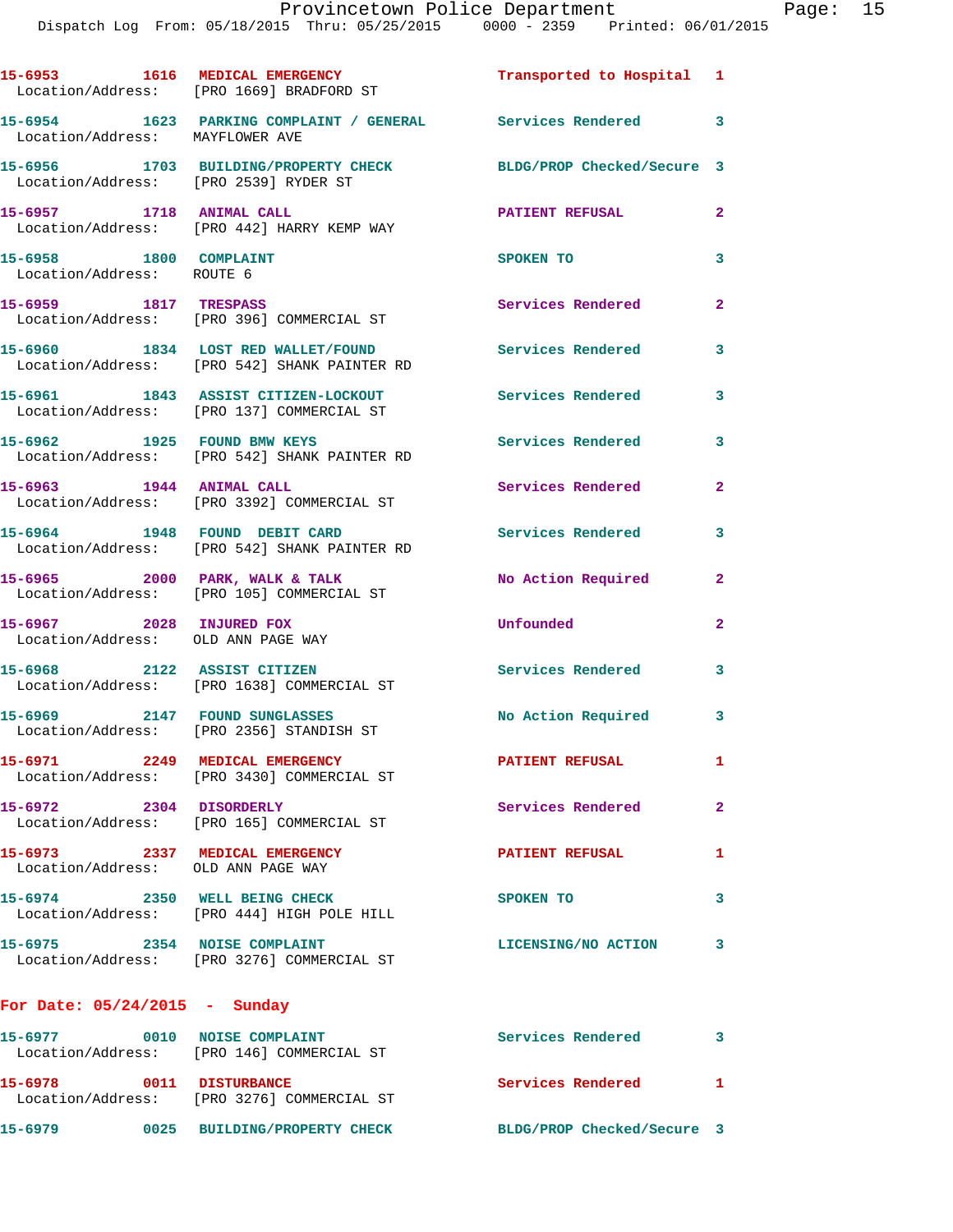|                                                             | Provincetown Police Department<br>Dispatch Log From: 05/18/2015 Thru: 05/25/2015 0000 - 2359 Printed: 06/01/2015 |                           |                | Page: 16     |  |
|-------------------------------------------------------------|------------------------------------------------------------------------------------------------------------------|---------------------------|----------------|--------------|--|
|                                                             | Location/Address: [PRO 1638] COMMERCIAL ST                                                                       |                           |                |              |  |
|                                                             | 15-6989 0025 BUILDING/PROPERTY CHECK BLDG/PROP Checked/Secure 3<br>Location/Address: [PRO 385] COMMERCIAL ST     |                           |                |              |  |
| 15-6980 0029 MV STOP                                        | Location: [PRO 3431] LOPES SQUARE                                                                                | <b>VERBAL WARNING</b>     | 3              |              |  |
| 15-6981 0035 DISORDERLY<br>Refer To $P/C$ : 15-81-AR        | Location/Address: [PRO 208] COMMERCIAL ST                                                                        | Arrest(s) Made            | $\mathbf{2}$   |              |  |
|                                                             | 15-6982 0100 LOBBY TRAFFIC<br>Location/Address: [PRO 542] SHANK PAINTER RD                                       | Services Rendered 2       |                | 7            |  |
| 15-6983 0112 DISORDERLY                                     | Location/Address: [PRO 165] COMMERCIAL ST                                                                        | Services Rendered         | $\overline{a}$ |              |  |
|                                                             | 15-6984 0117 MV STOP<br>Location/Address: [PRO 3313] STANDISH ST                                                 | <b>VERBAL WARNING</b>     | 3              |              |  |
|                                                             | 15-6985 0132 MV COMPLAINT<br>Location/Address: [PRO 94] BRADFORD ST                                              | No Action Required        | $\mathbf{2}$   |              |  |
| 15-6986 0147 DISORDERLY                                     | Location/Address: [PRO 208] COMMERCIAL ST                                                                        | Services Rendered 2       |                |              |  |
|                                                             | 15-6987 0207 GENERAL INFO                                                                                        | <b>Services Rendered</b>  | 3              |              |  |
|                                                             | 15-6988 0249 MEDICAL EMERGENCY<br>Location/Address: [PRO 542] SHANK PAINTER RD                                   | <b>Services Rendered</b>  | $\mathbf{1}$   |              |  |
| 15-6990 0348 ALARM - GENERAL<br>Location/Address: SMALLS CT |                                                                                                                  | Services Rendered 1       |                |              |  |
|                                                             | 15-6991 0553 BUILDING/PROPERTY CHECK BLDG/PROP Checked/Secure 3<br>Location/Address: [PRO 447] JEROME SMITH RD   |                           |                |              |  |
|                                                             | 15-6992 0603 MEDICAL EMERGENCY<br>Location/Address: [PRO 2163] COMMERCIAL ST                                     | Transported to Hospital 1 |                |              |  |
|                                                             | 15-6993 0650 ANIMAL CALL/DOG DIED<br>Location/Address: [PRO 1913] COMMERCIAL ST                                  | Services Rendered 2       |                |              |  |
|                                                             | 15-6994 0707 FOUND/SAMSUNG GALAXY Services Rendered 3<br>Location/Address: [PRO 542] SHANK PAINTER RD            |                           |                | $\mathbf{2}$ |  |
|                                                             | 15-6995 0736 BUILDING/PROPERTY CHECK Services Rendered 3<br>Location/Address: [PRO 2977] COMMERCIAL ST           |                           |                |              |  |
|                                                             | 15-6996 0753 ASSIST AGENCY / WATER Services Rendered<br>Location/Address: [PRO 2052] COMMERCIAL ST               |                           | 3              |              |  |
|                                                             | 15-6997 0755 MEDICAL/LEG INJURY PAST OCCURE PATIENT REFUSAL<br>Location/Address: [PRO 3430] COMMERCIAL ST        |                           | $\mathbf{1}$   |              |  |
|                                                             | 15-6998 0757 BUILDING/PROPERTY CHECK BLDG/PROP Checked/Secure 3<br>Location/Address: [PRO 1638] COMMERCIAL ST    |                           |                |              |  |
|                                                             | 15-6999 0801 BUILDING/PROPERTY CHECK BLDG/PROP Checked/Secure 3<br>Location/Address: [PRO 530] SHANK PAINTER RD  |                           |                |              |  |
|                                                             | 15-7000 0814 MV STOP<br>Location/Address: BRADFORD ST EXT + TELEGRAPH HILL RD                                    | VERBAL WARNING 3          |                |              |  |
|                                                             | 15-7001 0834 MV OBSERVANCE / ASSIGNMENT Services Rendered 3<br>Location/Address: [PRO 106] COMMERCIAL ST         |                           |                |              |  |
|                                                             | 15-7002 0855 FOUND BLACK LEATHER WALLET Services Rendered<br>Location/Address: [PRO 542] SHANK PAINTER RD        |                           | 3              |              |  |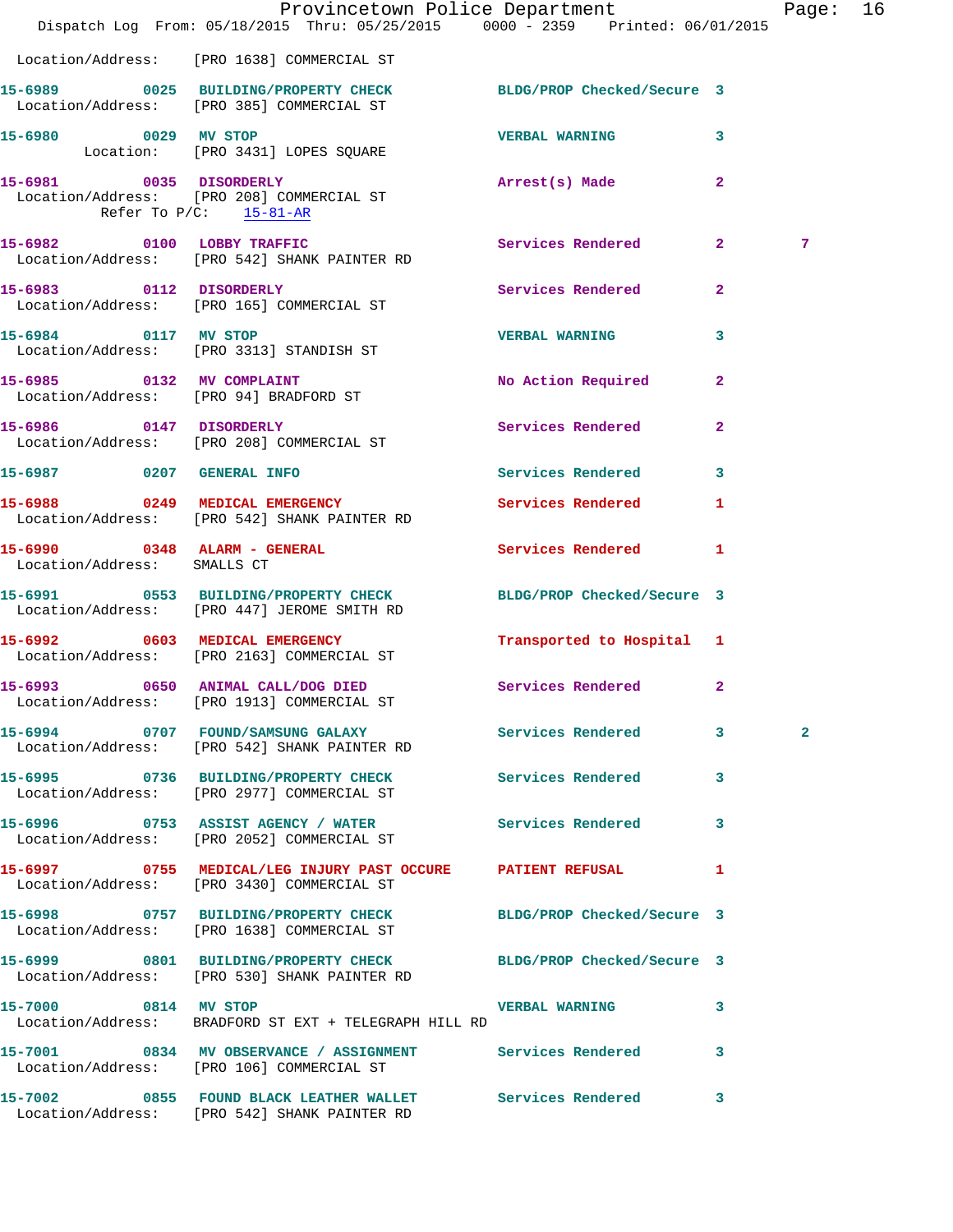| Provincetown Police Department<br>Page: | 17 |
|-----------------------------------------|----|
|-----------------------------------------|----|

Dispatch Log From: 05/18/2015 Thru: 05/25/2015 0000 - 2359 Printed: 06/01/2015

| 15-7003 0913 MV STOP                                                    | Location/Address: [PRO 521] ROUTE 6                                                                            | <b>VERBAL WARNING</b>      | 3                       |
|-------------------------------------------------------------------------|----------------------------------------------------------------------------------------------------------------|----------------------------|-------------------------|
|                                                                         | 15-7005 0921 LOST WALLET<br>Location/Address: [PRO 542] SHANK PAINTER RD                                       | <b>Services Rendered</b>   | $\mathbf{3}$            |
|                                                                         | 15-7004 0924 BUILDING/PROPERTY CHECK<br>Location/Address: [PRO 2977] COMMERCIAL ST                             | Services Rendered          | $\overline{\mathbf{3}}$ |
| Location/Address: [PRO 569] WINSLOW ST                                  | 15-7009 0953 SERVICE CALL/SCHOOL                                                                               | <b>Services Rendered</b>   | 3                       |
|                                                                         | 15-7006 0955 MV OBSERVANCE / ASSIGNMENT Services Rendered<br>Location/Address: HIGH POLE HL + BRADFORD ST      |                            | $\overline{\mathbf{3}}$ |
| 15-7008 1005 PARADE                                                     | Location/Address: [PRO 106] COMMERCIAL ST                                                                      | Services Rendered          | $\mathbf{2}$            |
| Location/Address: [PRO 2479] ROUTE 6                                    | 15-7007 1006 ANIMAL CALL/LOOSE DOG/REUNITED Services Rendered                                                  |                            | $\mathbf{2}$            |
|                                                                         | 15-7011 1033 MV COMPLAINT<br>Location/Address: DYER ST + BRADFORD ST                                           | <b>Services Rendered</b>   | $\mathbf{2}$            |
| 15-7012 1040 MV HIT & RUN                                               | Location/Address: [PRO 320] COMMERCIAL ST                                                                      | SPOKEN TO                  | $\mathbf{2}$            |
| 15-7014 1108 MV ACCIDENT/MINOR<br>Location/Address: [PRO 88] CENTRAL ST |                                                                                                                | <b>Services Rendered</b>   | 1                       |
| 15-7013 1112 911 GENERAL                                                | Location/Address: BRADFORD ST EXT + MEADOW RD                                                                  | SPOKEN TO                  | 1                       |
|                                                                         | 15-7015 1124 MV OBSERVANCE / ASSIGNMENT Services Rendered<br>Location/Address: W VINE ST + FRANKLIN ST         |                            | $\overline{\mathbf{3}}$ |
|                                                                         | 15-7016 1143 MV OBSERVANCE / ASSIGNMENT Services Rendered<br>Location/Address: PRINCE ST + BRADFORD ST         |                            | 3                       |
| Location/Address: COMMERCIAL ST                                         | 15-7017 1156 SUSPICIOUS ACTIVITY 1997 Services Rendered                                                        | $\overline{\phantom{0}}$ 2 |                         |
|                                                                         | 15-7018 1205 SERVICE CALL<br>Location/Address: [PRO 447] JEROME SMITH RD                                       | <b>Services Rendered</b>   | 3                       |
|                                                                         | 15-7019 1224 LOST FL DRIVER'S LICENSE<br>Location/Address: [PRO 542] SHANK PAINTER RD                          | Services Rendered          | $\mathbf{3}$            |
| 15-7020 1245 MV COMPLAINT                                               | Location/Address: [PRO 2391] BRADFORD ST                                                                       | Services Rendered 2        |                         |
|                                                                         | 15-7021 1339 PARK, WALK & TALK<br>Location/Address: [PRO 105] COMMERCIAL ST                                    | <b>Services Rendered</b>   | $\mathbf{2}$            |
|                                                                         | 15-7023 1348 BUILDING/PROPERTY CHECK<br>Location/Address: [PRO 519] RACE POINT RD                              | BLD/PROP CHECKED UNSECUR 3 |                         |
| 15-7024 1357 ASSIST CITIZEN                                             | Location/Address: [PRO 327] COMMERCIAL ST                                                                      | Services Rendered 3        |                         |
|                                                                         | 15-7025 1400 MEDICAL EMERGENCY/PIER<br>Location/Address: [PRO 3259] MACMILLAN WHARF                            | Transported to Hospital 1  |                         |
| Location/Address: RACE POINT RD                                         | 15-7026 1404 911 TROUBLE BREATHING                                                                             | Transported to Hospital 1  |                         |
|                                                                         | 15-7027 1414 PARKING COMPLAINT / GENERAL Citation/Warning Issued 3<br>Location/Address: [PRO 1077] PLEASANT ST |                            |                         |
|                                                                         | 15-7028 1454 ASSIST AGENCY / MUTUAL AID Services Rendered 3<br>Location/Address: [PRO 3259] MACMILLAN WHARF    |                            |                         |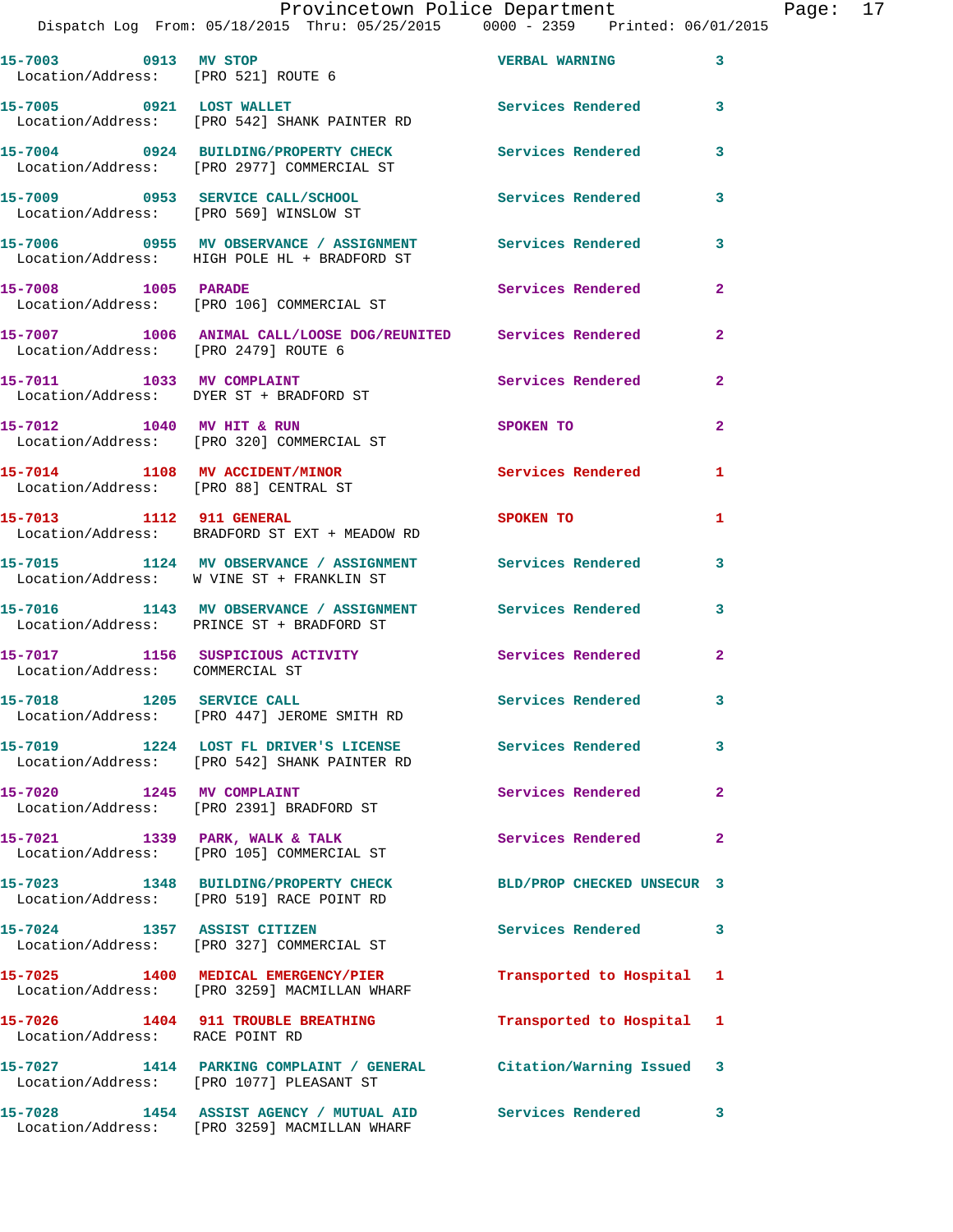| Provincetown Police Department |  |  |                                 |  |  |  |  |  |                                                |  |
|--------------------------------|--|--|---------------------------------|--|--|--|--|--|------------------------------------------------|--|
|                                |  |  | 0000 - 2359 Printed: 06/01/2015 |  |  |  |  |  | Dispatch Log From: 05/18/2015 Thru: 05/25/2015 |  |
|                                |  |  |                                 |  |  |  |  |  |                                                |  |
|                                |  |  |                                 |  |  |  |  |  |                                                |  |

|                                                            | 15-7029 1512 PARK, WALK & TALK<br>Location: [PRO 3431] LOPES SQUARE                                                          | Services Rendered 2        |                |
|------------------------------------------------------------|------------------------------------------------------------------------------------------------------------------------------|----------------------------|----------------|
|                                                            | 15-7030 1513 ASSIST AGENCY / MUTUAL AID Services Rendered 3<br>Location/Address: [PRO 3259] MACMILLAN WHARF                  |                            |                |
|                                                            | 15-7031 1551 FALL/KNEE INJURY<br>Location/Address: [PRO 193] COMMERCIAL ST                                                   | PATIENT REFUSAL            | $\mathbf{1}$   |
|                                                            | 15-7022 1603 PARKING COMPLAINT / GENERAL Citation/Warning Issued 3<br>Location/Address: [PRO 519] KENDALL LN + COMMERCIAL ST |                            |                |
|                                                            | 15-7032 1626 MV OBSERVANCE / ASSIGNMENT No Action Required 3<br>Location/Address: [PRO 1789] BRADFORD ST                     |                            |                |
| Location/Address: COMMERCIAL ST                            | 15-7033 1636 PARK, WALK & TALK                                                                                               | No Action Required         | $\overline{2}$ |
|                                                            | 15-7034 1640 FOUND WALLET<br>Location/Address: [PRO 515] RACE POINT RD                                                       | <b>Services Rendered</b>   | 3              |
| Location/Address: [PRO 43] BRADFORD ST                     | 15-7035 1652 MV OBSERVANCE / ASSIGNMENT Services Rendered                                                                    |                            | 3              |
|                                                            | 15-7036 1655 MV STOP<br>Location/Address: BRADFORD ST + CENTER ST                                                            | <b>VERBAL WARNING</b>      | 3              |
| Location/Address: BRADFORD ST                              | 15-7037 1716 FOUND DRIVERS LICENSE                                                                                           | Services Rendered 3        |                |
| Location/Address: COMMERCIAL ST                            | 15-7038 1731 PARK, WALK & TALK                                                                                               | Services Rendered          | $\overline{2}$ |
| 15-7039 1737 ALARM - FIRE                                  | Location/Address: [PRO 1769] COMMERCIAL ST                                                                                   | Extinguished               | $\mathbf{1}$   |
|                                                            | 15-7040 1741 MV ACCIDENT<br>Location: [PRO 3431] LOPES SQUARE<br>Refer To Accident: 15-26-AC                                 | <b>Services Rendered</b>   | $\mathbf{1}$   |
|                                                            | 15-7041 1757 MEDICAL EMERGENCY<br>Location/Address: SHANK PAINTER RD + BROWNE ST                                             | PATIENT REFUSAL 1          |                |
|                                                            | 15-7042 1822 FOUND WALLET<br>Location/Address: [PRO 1929] COMMERCIAL ST                                                      | Services Rendered 3        |                |
| 15-7043 1823 MV VS PED                                     | Location/Address: [PRO 146] COMMERCIAL ST                                                                                    | Services Rendered          | $\mathbf{1}$   |
| 15-7044 1833 MEDICAL EMERGENCY                             | Location/Address: [PRO 3649] CONWELL ST                                                                                      | <b>PATIENT REFUSAL</b>     | 1              |
| 15-7045 1856 TRAFFIC CONTROL                               | Location/Address: [PRO 146] COMMERCIAL ST                                                                                    | Services Rendered          | 3              |
| 15-7046 1858 ANIMAL CALL                                   | Location/Address: CEMETERY RD + WAREHAM ST                                                                                   | Services Rendered          | $\mathbf{2}$   |
| 15-7050 1901 LOST LIC<br>Location: CENTER OF TOWN          |                                                                                                                              | Services Rendered          | $\mathbf{3}$   |
|                                                            | 15-7047 1903 BUILDING/PROPERTY CHECK<br>Location/Address: [PRO 2500] COMMERCIAL ST                                           | BLDG/PROP Checked/Secure 3 |                |
| 15-7049 1914 M/V HIT COYOTE<br>Location/Address: MEADOW RD |                                                                                                                              | Could Not Locate           | $\mathbf{2}$   |
| 15-7051 1916 BABY BIRD<br>Location/Address: GOSNOLD ST     |                                                                                                                              | Services Rendered          | $\mathbf{2}$   |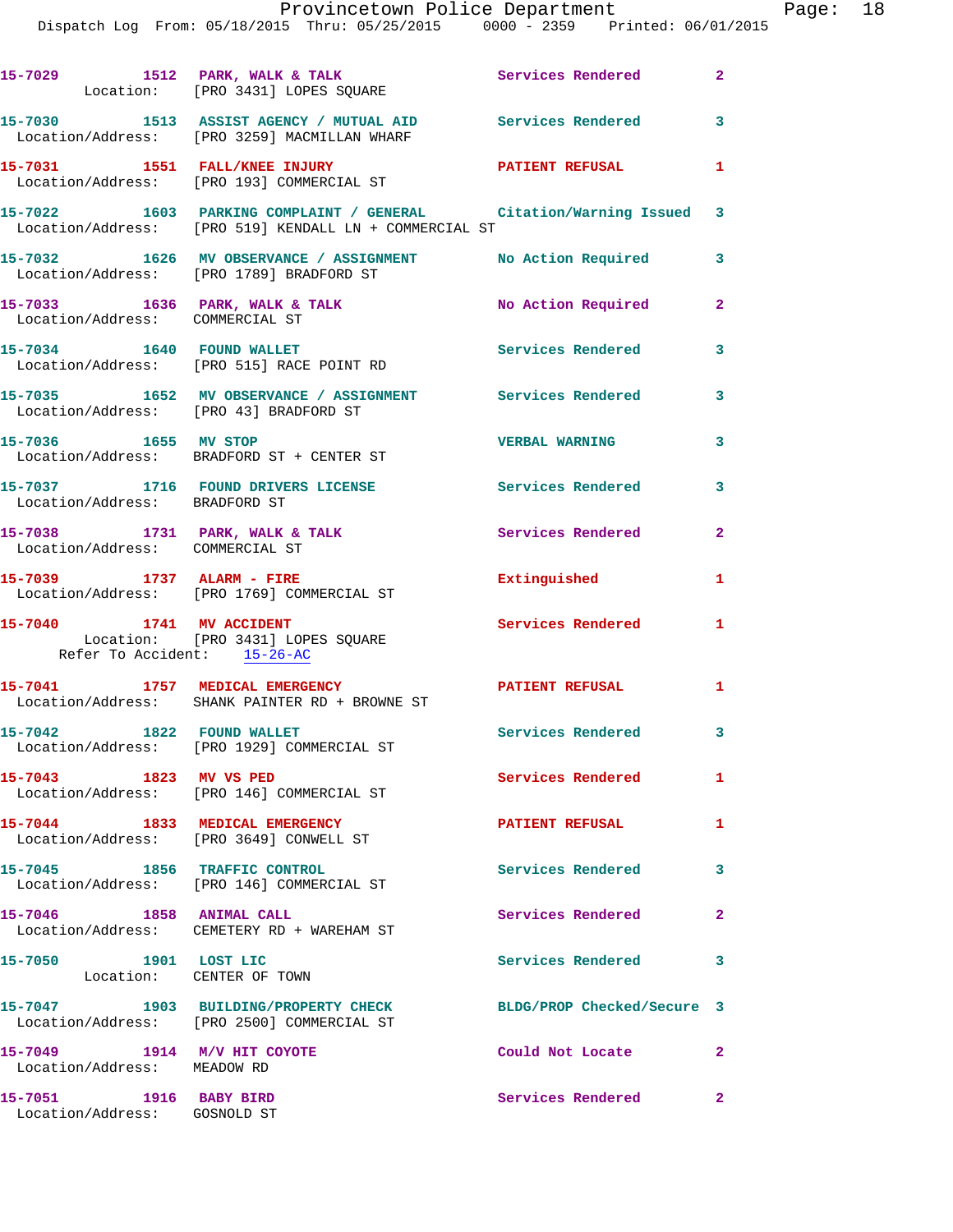|                                                   | Provincetown Police Department<br>Dispatch Log From: 05/18/2015 Thru: 05/25/2015 0000 - 2359 Printed: 06/01/2015 |                            |                | Page: 19 |  |
|---------------------------------------------------|------------------------------------------------------------------------------------------------------------------|----------------------------|----------------|----------|--|
|                                                   | 15-7052 1922 ANIMAL CALL-INJURED FOX GONE ON ARRIVAL 2<br>Location/Address: MECHANIC ST + COMMERCIAL ST          |                            |                |          |  |
| 15-7053 1936 MV STOP<br>Location/Address: ROUTE 6 |                                                                                                                  | <b>VERBAL WARNING</b> 3    |                |          |  |
|                                                   | 15-7054 1950 PARK, WALK & TALK NO Action Required 2<br>Location/Address: [PRO 105] COMMERCIAL ST                 |                            |                |          |  |
|                                                   | 15-7055 1951 LOST GLASSES Services Rendered 3<br>Location/Address: [PRO 542] SHANK PAINTER RD                    |                            |                |          |  |
|                                                   | 15-7056 1953 BUILDING/PROPERTY CHECK BLDG/PROP Checked/Secure 3<br>Location/Address: [PRO 526] RYDER ST EXT      |                            |                |          |  |
|                                                   | 15-7057 2001 MV OBSERVANCE / ASSIGNMENT No Action Required 3<br>Location/Address: [PRO 1898] BRADFORD ST         |                            |                |          |  |
|                                                   | 15-7058 2006 MV COMPLAINT<br>Location/Address: CONANT ST + KINGS WAY                                             | Unfounded                  | $\overline{2}$ |          |  |
|                                                   | 15-7059 2007 COMPLAINT - STREET PERFORMERS SPOKEN TO<br>Location/Address: [PRO 3292] COMMERCIAL ST               |                            | 3              |          |  |
|                                                   | 15-7062 2021 MV COMPLAINT Unfounded<br>Location/Address: [PRO 2500] COMMERCIAL ST                                |                            | $\overline{2}$ |          |  |
|                                                   | 15-7064 2106 DISTURBANCE Peace Restored<br>Location/Address: [PRO 3430] COMMERCIAL ST                            |                            | $\mathbf{1}$   |          |  |
| Location/Address: COMMERCIAL ST                   | 15-7065 2117 MEDICAL EMERGENCY PATIENT REFUSAL 1                                                                 |                            |                |          |  |
|                                                   | 15-7068 2239 MEDICAL EMERGENCY Services Rendered 1<br>Location/Address: [PRO 3649] CONWELL ST                    |                            |                |          |  |
| Location/Address: OLD ANN PAGE WAY                | 15-7069 2315 MEDICAL EMERGENCY Transported to Hospital 1                                                         |                            |                |          |  |
|                                                   | 15-7070 2333 MV OBSERVANCE / ASSIGNMENT No Action Required 3<br>Location/Address: BRADFORD ST + HOWLAND ST       |                            |                |          |  |
|                                                   | 15-7071 2338 MEDICAL/KNEE INJURY Transported to Hospital 1<br>Location/Address: [PRO 193] COMMERCIAL ST          |                            |                |          |  |
| 15-7072 2350 MV STOP                              | Location/Address: [PRO 2420] BRADFORD ST                                                                         | <b>VERBAL WARNING</b>      | 3              |          |  |
| For Date: $05/25/2015$ - Monday                   |                                                                                                                  |                            |                |          |  |
|                                                   | 15-7074 0007 LOBBY TRAFFIC<br>Location/Address: [PRO 542] SHANK PAINTER RD                                       | Services Rendered 2        |                | 29       |  |
| 15-7075 0016 BAR CHECK                            | Location/Address: [PRO 2737] COMMERCIAL ST                                                                       | <b>Services Rendered</b>   | $\mathbf{2}$   |          |  |
|                                                   | 15-7076 0026 BUILDING/PROPERTY CHECK<br>Location/Address: [PRO 1638] COMMERCIAL ST                               | BLDG/PROP Checked/Secure 3 |                |          |  |
| 15-7077 0027 MV STOP                              | Location/Address: [PRO 78] BRADFORD ST                                                                           | VERBAL WARNING 3           |                |          |  |
|                                                   | 15-7078 0027 BUILDING/PROPERTY CHECK BLDG/PROP Checked/Secure 3<br>Location/Address: [PRO 3296] SHANK PAINTER RD |                            |                |          |  |
| 15-7079                                           | 0030 BUILDING/PROPERTY CHECK BLDG/PROP Checked/Secure 3<br>Location/Address: [PRO 1778] SHANK PAINTER RD         |                            |                |          |  |

**15-7080 0031 BUILDING/PROPERTY CHECK BLDG/PROP Checked/Secure 3** 

Location/Address: [PRO 545] SHANK PAINTER RD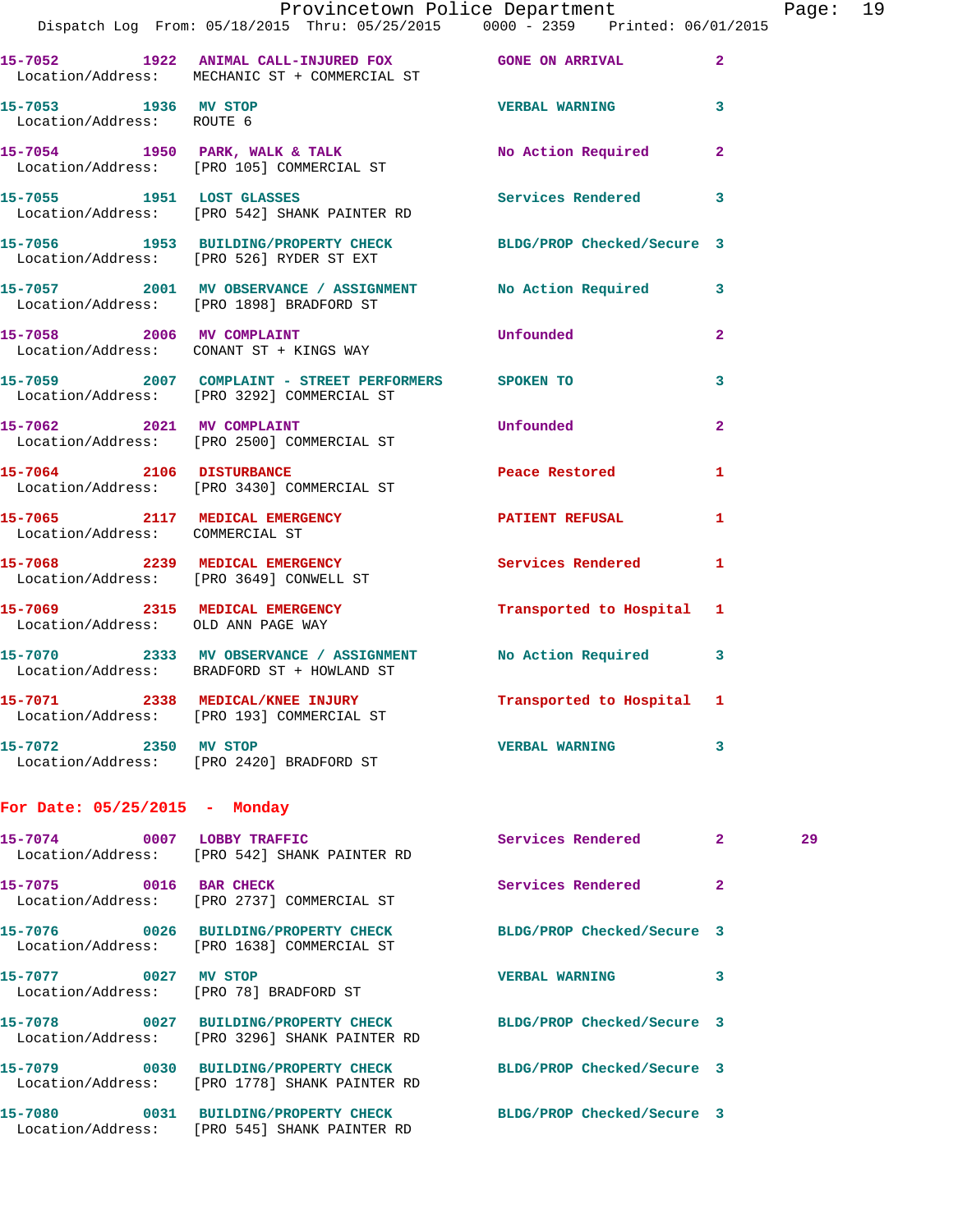Dispatch Log From: 05/18/2015 Thru: 05/25/2015 0000 - 2359 Printed: 06/01/2015

|                                        | 15-7081 0034 MV STOP<br>Location/Address: CONWELL ST + BRADFORD ST                                            | <b>VERBAL WARNING</b>    | 3              |   |
|----------------------------------------|---------------------------------------------------------------------------------------------------------------|--------------------------|----------------|---|
| 15-7082 0038 COMPLAINT                 | Location/Address: [PRO 208] COMMERCIAL ST                                                                     | <b>SPOKEN TO</b>         | 3              |   |
|                                        | 15-7083 0057 PARK, WALK & TALK<br>Location: [PRO 3431] LOPES SQUARE                                           | No Action Required       | $\overline{2}$ |   |
|                                        | 15-7085 0104 MEDICAL EMERGENCY<br>Location/Address: [PRO 221] COMMERCIAL ST                                   | Services Rendered        | 1              |   |
|                                        | 15-7087 0203 911 GENERAL<br>Location/Address: [PRO 542] SHANK PAINTER RD                                      | <b>Services Rendered</b> | 1              |   |
|                                        | 15-7088 0230 MEDICAL EMERGENCY<br>Location/Address: [PRO 2645] SHANK PAINTER RD                               | Services Rendered        | 1              |   |
|                                        | 15-7089 0247 MEDICAL EMERGENCY<br>Location/Address: [PRO 3649] CONWELL ST                                     | Services Rendered        | 1              |   |
|                                        | 15-7090 0418 COMPLAINT<br>Location/Address: ROUTE 6 + SHANK PAINTER RD                                        | Could Not Locate         | 3              |   |
|                                        | 15-7091 0607 LIFT ASSIST<br>Location/Address: [PRO 2645] SHANK PAINTER RD                                     | Services Rendered        | 1              |   |
|                                        | 15-7092 0622 MV ACCIDENT/MINOR<br>Location/Address: [PRO 3670] SHANK PAINTER RD                               | Services Rendered        | 1              |   |
|                                        | 15-7093 0734 BUILDING/PROPERTY CHECK<br>Location/Address: [PRO 2483] COMMERCIAL ST                            | Services Rendered        | 3              |   |
|                                        | 15-7094 0804 BUILDING/PROPERTY CHECK<br>Location/Address: [PRO 526] RYDER ST EXT                              | Services Rendered        | 3              |   |
| 15-7095 0817 ANIMAL CALL/FOX           | Location/Address: [PRO 1427] PRISCILLA ALDEN RD                                                               | Could Not Locate         | $\overline{2}$ |   |
|                                        | 15-7099 0845 FOUND TWO KEYS/FOOTBALL<br>Location/Address: [PRO 3163] WINTHROP ST                              | Services Rendered        | 3              |   |
|                                        | 15-7096 0847 BUILDING/PROPERTY CHECK BLDG/PROP Checked/Secure 3<br>Location/Address: [PRO 3430] COMMERCIAL ST |                          |                |   |
|                                        | 15-7097 0859 SERVICE CALL/ASSIST M/V<br>Location/Address: W VINE ST + COMMERCIAL ST                           | <b>Services Rendered</b> | 3              |   |
|                                        | 15-7098 0934 SUSPICIOUS ACTIVITY<br>Location/Address: [PRO 2519] ROUTE 6                                      | SPOKEN TO                | $\overline{a}$ |   |
|                                        | 15-7100 1032 MV DISABLED<br>Location/Address: [PRO 2818] CONWELL ST                                           | Services Rendered        | $\mathbf{2}$   |   |
|                                        | 15-7101 1040 SERVICE CALL/RING<br>Location/Address: [PRO 1892] SHANK PAINTER RD                               | <b>Services Rendered</b> | 3              |   |
|                                        | 15-7102 1107 LOST BLACK WALLET<br>Location/Address: [PRO 542] SHANK PAINTER RD                                | <b>Services Rendered</b> | 3              |   |
|                                        | 15-7103 1116 ASSIST AGENCY / MUTUAL AID Services Rendered<br>Location/Address: [PRO 3430] COMMERCIAL ST       |                          | 3              |   |
|                                        | 15-7104 1145 PARKING COMPLAINT / GENERAL Services Rendered<br>Location/Address: [PRO 3456] RYDER ST EXT       |                          | 3              |   |
| Location/Address: [PRO 2520] PRINCE ST | 15-7105 1150 ANIMAL CALL/DOG IN CAR Services Rendered                                                         |                          | $\mathbf{2}$   |   |
| 15-7106                                | 1202 LOST ID'S/LOCATED                                                                                        | Services Rendered        | 3              | 1 |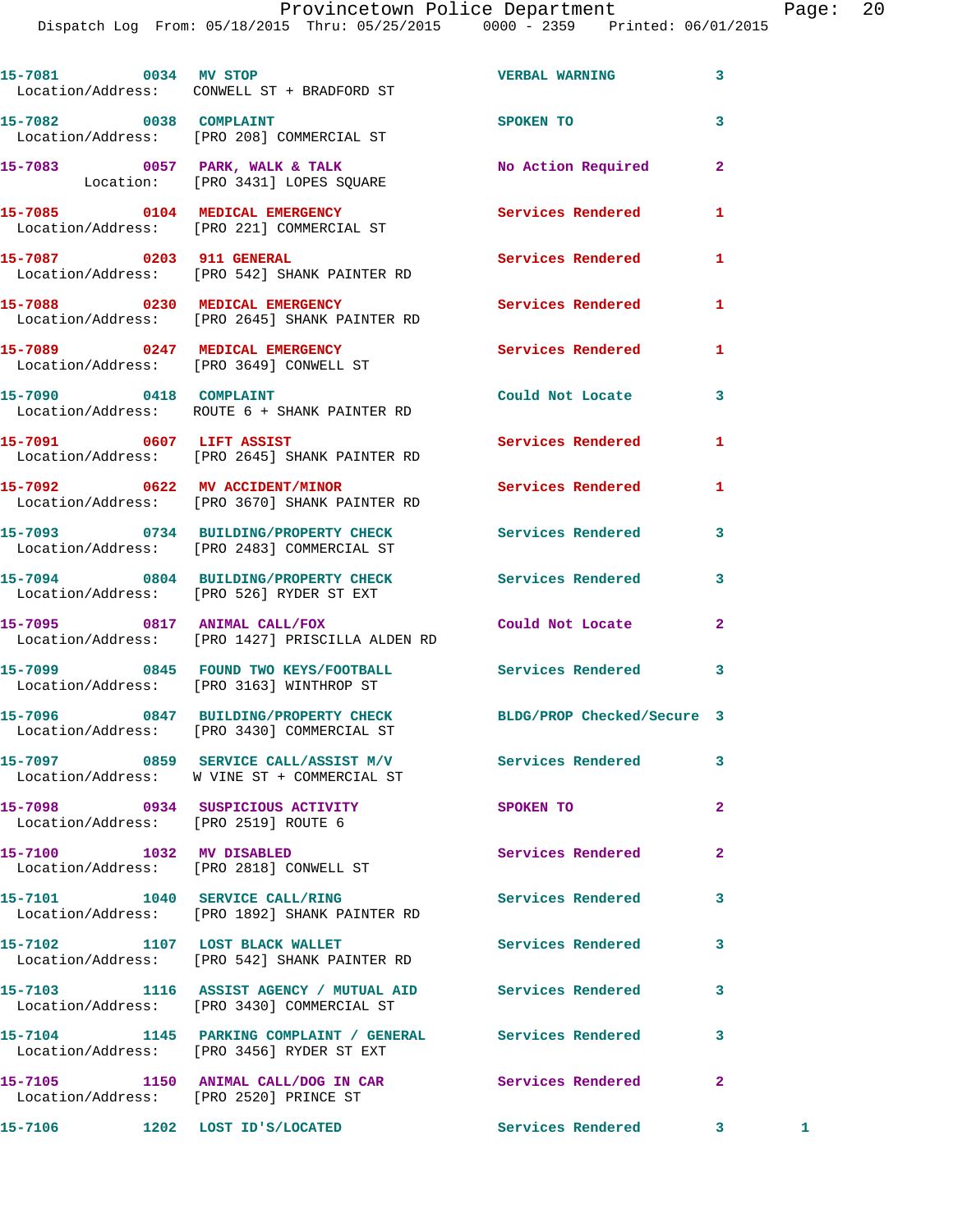|                                                      | Dispatch Log From: 05/18/2015 Thru: 05/25/2015 0000 - 2359 Printed: 06/01/2015                                | Provincetown Police Department |                         | Page: 21 |  |
|------------------------------------------------------|---------------------------------------------------------------------------------------------------------------|--------------------------------|-------------------------|----------|--|
|                                                      | Location/Address: [PRO 3633] COMMERCIAL ST                                                                    |                                |                         |          |  |
|                                                      | 15-7107 1302 FOUND DRIVER'S LICENSE/CC Services Rendered 3<br>Location/Address: RYDER ST + COMMERCIAL ST      |                                |                         | 1        |  |
| Location/Address: [PRO 3440] ROUTE 6                 | 15-7108 1323 MV OBSERVANCE / ASSIGNMENT Services Rendered                                                     |                                | $\overline{\mathbf{3}}$ |          |  |
|                                                      | 15-7109 1359 MV OBSERVANCE / ASSIGNMENT Services Rendered 3<br>Location/Address: [PRO 1520] BRADFORD ST       |                                |                         |          |  |
|                                                      | 15-7110 1405 MV STOP<br>Location/Address: BRADFORD ST + CARVER ST                                             | <b>VERBAL WARNING</b>          | 3                       |          |  |
|                                                      | 15-7111 1431 ASSIST CITIZEN<br>Location/Address: [PRO 327] COMMERCIAL ST                                      | Services Rendered 3            |                         |          |  |
|                                                      | 15-7114 1459 FOUND WALLET/RETURNED Services Rendered<br>Location/Address: [PRO 3430] COMMERCIAL ST            |                                | $\mathbf{3}$            |          |  |
| 15-7113 1500 LOOSE DOG<br>Location/Address: COURT ST |                                                                                                               | <b>GONE ON ARRIVAL</b>         | $\overline{2}$          |          |  |
|                                                      | 15-7115 1526 LOST WALLET/RETURNED Services Rendered 3<br>Location/Address: [PRO 542] SHANK PAINTER RD         |                                |                         | 1        |  |
| 15-7116 1530 LOST WALLET                             | Location/Address: [PRO 542] SHANK PAINTER RD                                                                  | Services Rendered 3            |                         |          |  |
|                                                      | 15-7117 1544 PARK, WALK & TALK<br>Location: [PRO 3431] LOPES SQUARE                                           | Services Rendered 2            |                         |          |  |
|                                                      | 15-7118 1608 BUILDING/PROPERTY CHECK<br>Location/Address: [PRO 182] COMMERCIAL ST                             | BLDG/PROP Checked/Secure 3     |                         |          |  |
|                                                      | 15-7119 1609 BUILDING/PROPERTY CHECK BLDG/PROP Checked/Secure 3<br>Location/Address: [PRO 175] COMMERCIAL ST  |                                |                         |          |  |
|                                                      | 15-7121 1616 BUILDING/PROPERTY CHECK BLD/PROP CHECKED UNSECUR 3<br>Location/Address: [PRO 519] RACE POINT RD  |                                |                         |          |  |
| 1655 LOST WALLET<br>15-7122                          | Location/Address: [PRO 542] SHANK PAINTER RD                                                                  | Services Rendered 3            |                         |          |  |
|                                                      | 15-7123 1724 PARK, WALK & TALK Services Rendered<br>Location/Address: [PRO 3405] COMMERCIAL ST                |                                | $\mathbf{2}$            |          |  |
|                                                      | 15-7124 1741 LOST IPHONE<br>Location/Address: [PRO 542] SHANK PAINTER RD                                      | Services Rendered              | 3                       |          |  |
|                                                      | 15-7125 1824 MV OBSERVANCE / ASSIGNMENT Services Rendered<br>Location/Address: [PRO 2277] BRADFORD ST         |                                | 3                       |          |  |
| 15-7126 1833 COMPLAINT                               | Location/Address: [PRO 1997] COMMERCIAL ST                                                                    | SPOKEN TO                      | 3                       |          |  |
| Location/Address: [PRO 2519] ROUTE 6                 | 15-7127 1834 MV OBSERVANCE / ASSIGNMENT Services Rendered 3                                                   |                                |                         |          |  |
|                                                      | 15-7128 1920 PARK, WALK & TALK<br>Location/Address: [PRO 105] COMMERCIAL ST                                   | Services Rendered 2            |                         |          |  |
|                                                      | 15-7129 1932 ELEVATOR STUCK<br>Location/Address: [PRO 3619] COMMERCIAL ST                                     | Services Rendered 3            |                         |          |  |
|                                                      | 15-7130 1935 BUILDING/PROPERTY CHECK BLDG/PROP Checked/Secure 3<br>Location/Address: [PRO 71] BRADFORD ST EXT |                                |                         |          |  |
| Location/Address: [PRO 512] PRINCE ST                | 15-7131 2029 BUILDING/PROPERTY CHECK BLDG/PROP Checked/Secure 3                                               |                                |                         |          |  |